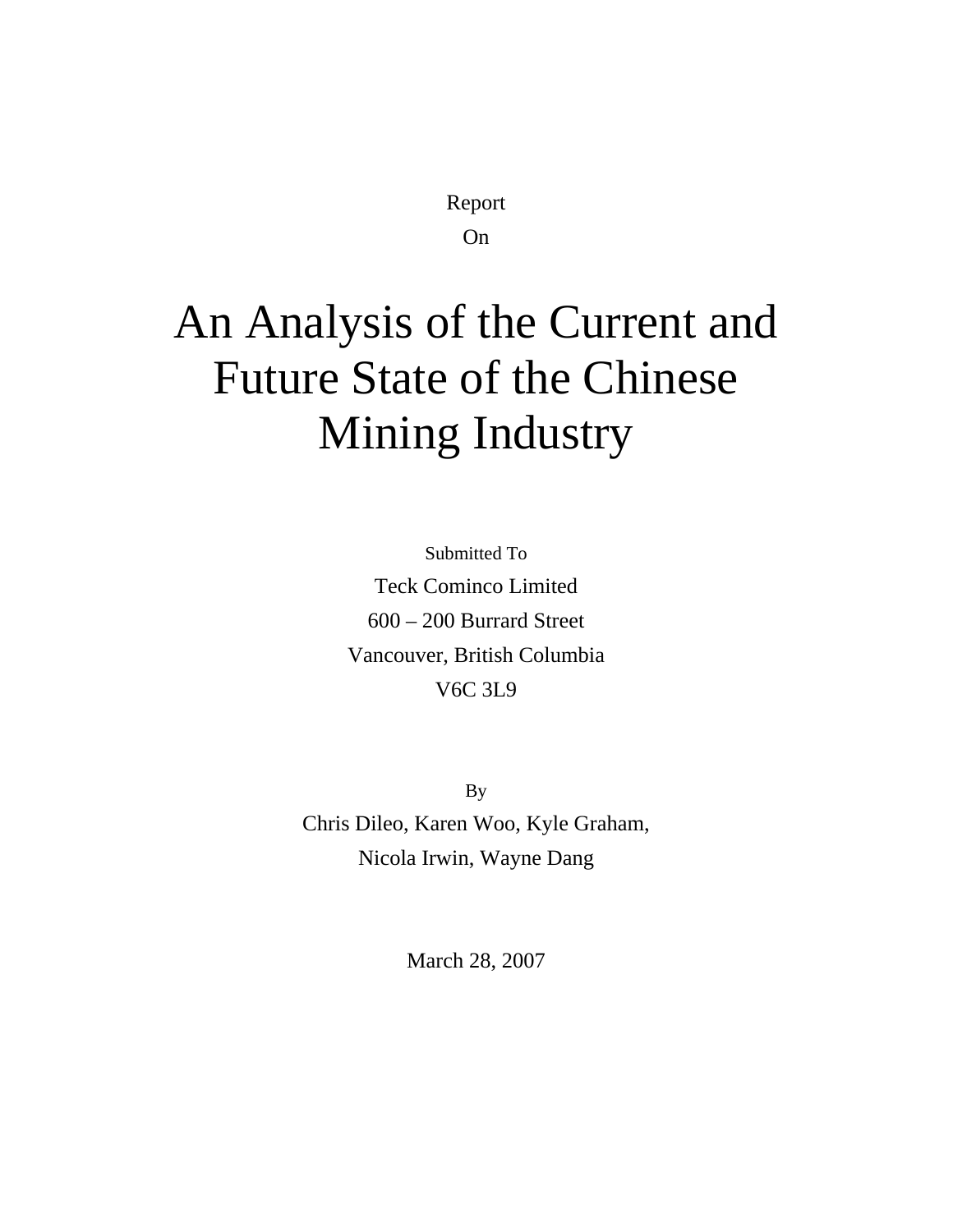## TABLE OF CONTENTS

| 1.0 |  |
|-----|--|
|     |  |
|     |  |
|     |  |
|     |  |
|     |  |
|     |  |
|     |  |
|     |  |
|     |  |
|     |  |
|     |  |
|     |  |
|     |  |
|     |  |
|     |  |
|     |  |
|     |  |
|     |  |
|     |  |
|     |  |
|     |  |
|     |  |
|     |  |
|     |  |
|     |  |
|     |  |
|     |  |
|     |  |
|     |  |
|     |  |
|     |  |
|     |  |
|     |  |
|     |  |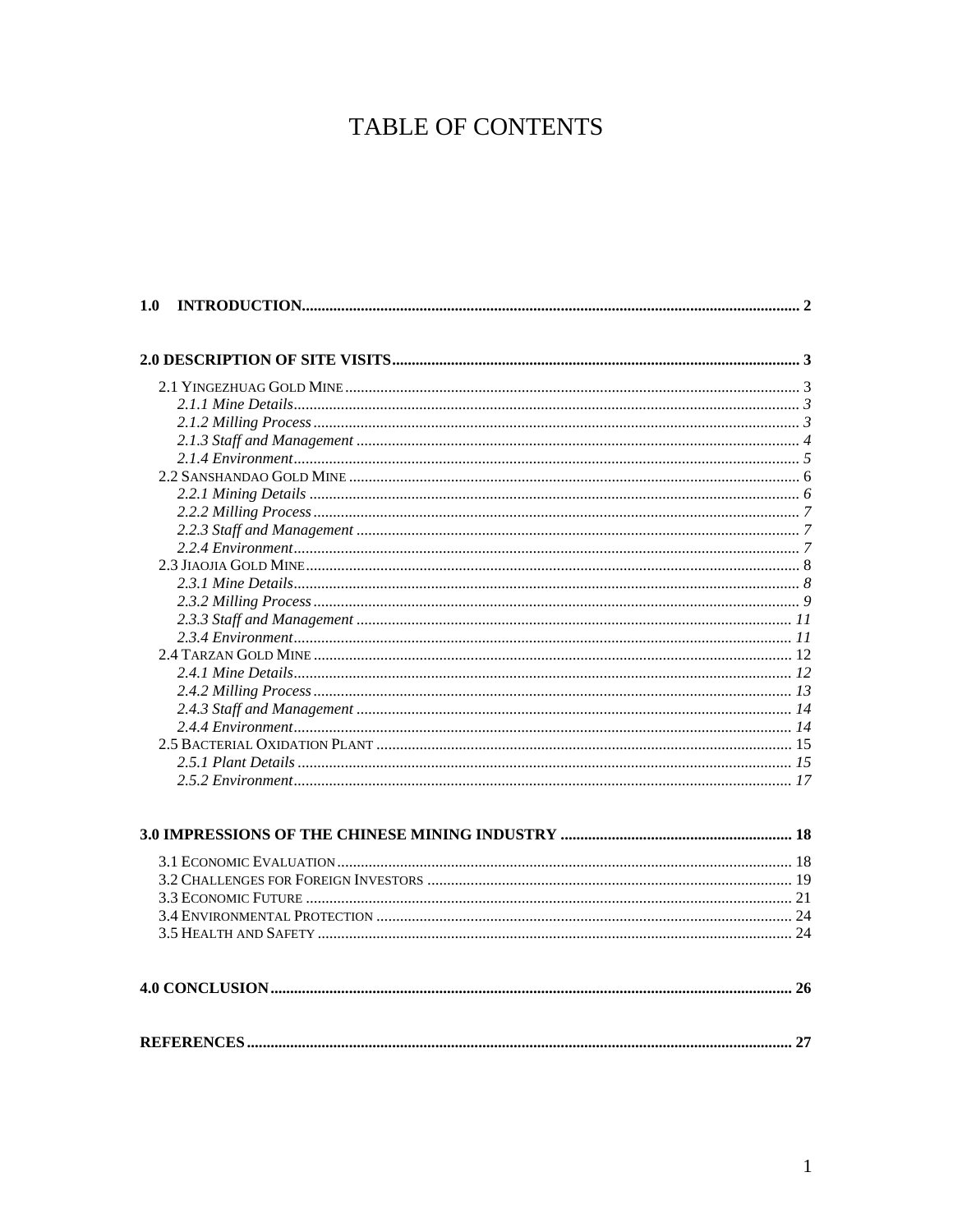## <span id="page-2-0"></span>**1.0 INTRODUCTION**

This year, the 2007 graduating class from the Norman B. Keevil Institute of Mining Engineering decided to travel to China to gain knowledge in a mining industry and culture very different from our own. China's influence in the global market is growing at a rapid rate. Many feel that China will be the next industrial superpower. Twenty-two students and two professors went for fifteen days from February 8-24. The trip was organized entirely by the students and funds for five months leading up to the trip. We first travelled to Shandong Province for the technical portion of the trip, touring four gold mines and a bacterial oxidation plant. The second half was the cultural part of the trip in Beijing. This included visiting historical sites and cultural relics, and taking part in the Spring Festival and Chinese New Year.

The mining industry of today is much more than just the sum of its technical aspects. It requires a social and environmental conscience as well as respect and understanding of local cultures. An engineer must be skilled in all these areas in order to be successful in his or her career. Consequently, being able to witness Chinese operations and culture at firsthand has been a priceless experience. China is a growing market in the industry and we felt that it was important to dispel any false impressions and be able to form our own opinions on the status of the Chinese mining industry. In our careers we will no doubt have interaction with China and likely will be working there at some point.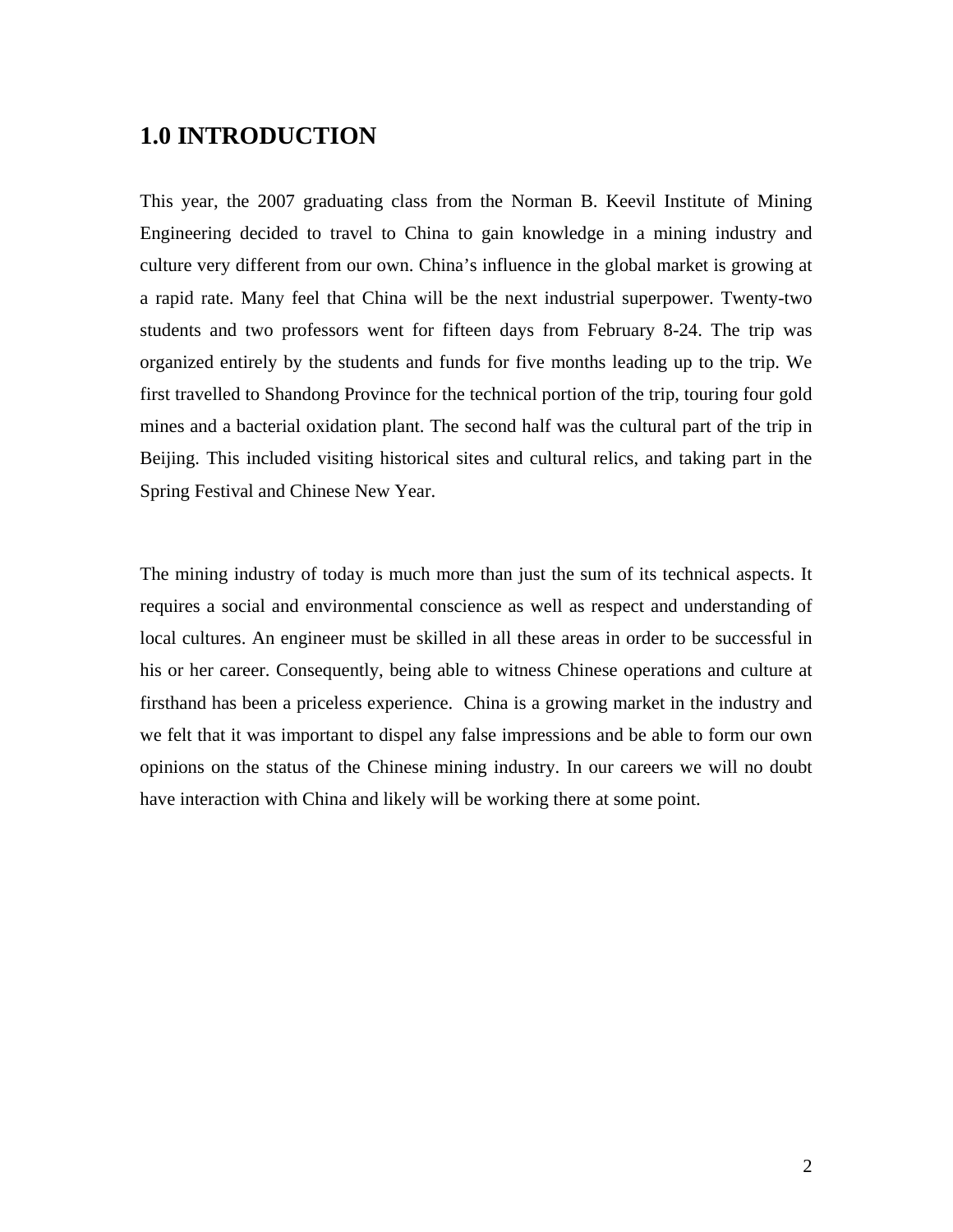## <span id="page-3-0"></span>**2.0 DESCRIPTION OF SITE VISITS**

## **2.1 Yingezhuag Gold Mine**

#### **2.1.1 Mine Details**

Yingezhuag Mine produces 3 200 tpd, mining from 76 to 630 meters underground via overhand cut-and-fill. The ore is, on average, 2.5  $g/t$  and is mildly hydrothermal-altered. There is little variation in the grade of the ore. The total operating cost is approximately \$120 RMB per tonne. The current plan is to expand mining down to 1 000 metres underground with an extension to the current shaft. There is an estimated 20 million tonnes of ore yet to be mined, translating into roughly 81 tonnes of gold. The mine is highly mechanized and employs Tamrock drills as well as 30 10-ton trucks. Yingezhuag claims to have a good safety record, but actual figures were not disclosed. Because of the spring festival, the mine was closed so we did not actually go underground. The company is publicly traded, but the local government owns the controlling bulk of shares. This type of ownership is typical, as the government, by law, must own at least 50 per cent of every mine.

#### **2.1.2 Milling Process**

The milling process was actually almost exactly what you would see at a Canadian mine. The processes and equipment were virtually identical. Primary crushing is done in-pit with a crusher from BTI Canada. To capitalize on the presence of free gold in the ore, the mine employs a Knelson Gravity Concentrator which then feeds to a Gemini table for further cleaning. This produces a product of 50 to 60 per cent gold.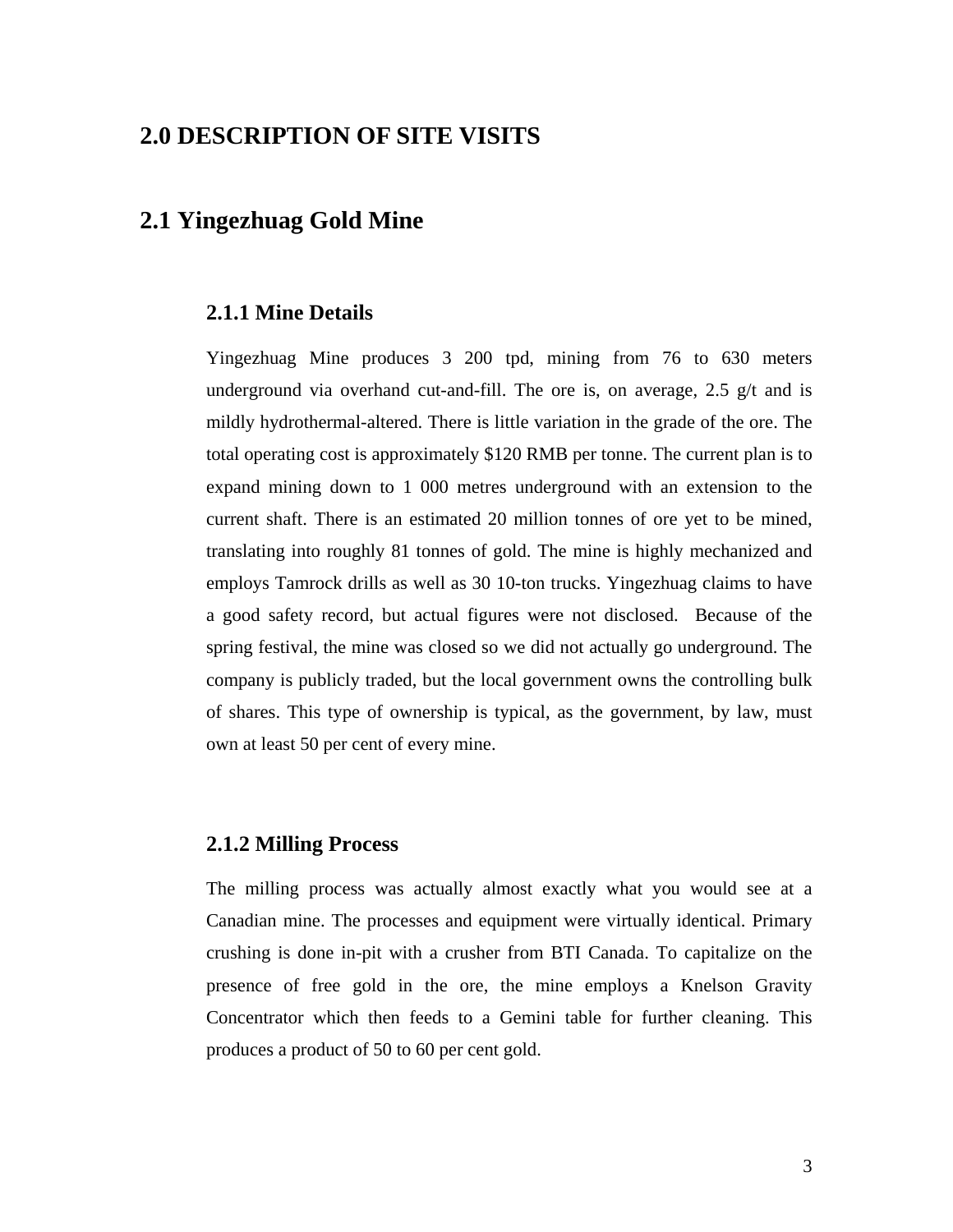<span id="page-4-0"></span>The flotation of rougher concentrate produces a gold concentrate at 50 to 80 g/t with the concentrate going straight to a central smelter owned by the company. The cleaner flotation produces a silver concentrate of 200 g/t. This product is trucked by dump truck to another site also owned by company.



**Figure 2‐1 Mill flowsheet for Yingezhuag Mine (Source: B. Klein**

#### **2.1.3 Staff and Management**

The workforce consists of 780 employees working in three eight-hour shifts. We noticed throughout the trip that twelve hour shifts were not used in China. All new employees are required to have a one week safety orientation as part of their training. Pay for technical staff was stated to be "good". An estimate from our guide put the average annual salary at \$30 000 RMB, the equivalent of about \$5 000 CAD. The impression we got from the guide was that this was a reasonable wage in China. There is a high level of employee loyalty to the company. A portion of the staff lives on-site while the remainder live in nearby towns.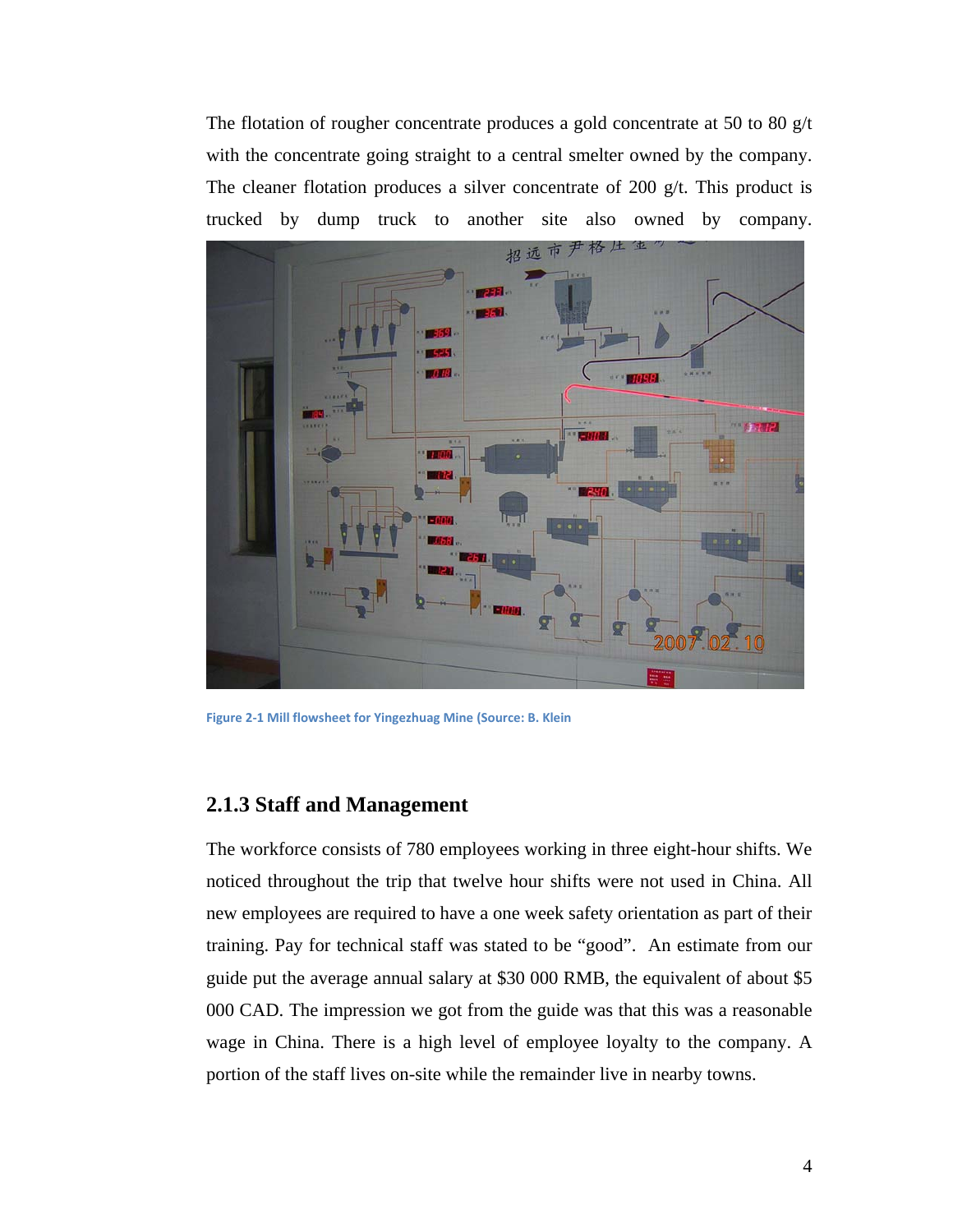#### <span id="page-5-0"></span>**2.1.4 Environment**

By law, no harmful contaminants can be released into the environment from the mine site. The current tailings pond that is in place has the capacity to satisfy the mine's needs for the next 20 years. As a result of the geographical location of the dam, drainage is able to be gravity fed back to the plant for use in processing. It is worth noting that 100 per cent of the water used in the process plant is recycled. The final plan for the impoundment is to turf and plant trees in sections. When we viewed the dam, it was noted that there appeared to be significant seepage into the surrounding farmland. The farmland continued to at least halfway up the side of the dam. People lived and farmed in harmony with the operation of the mine. When watching two women wash their clothes in a diversion ditch at the dam's base, it can be said that the mining industry in China really does integrate the community into its operation.



**Figure 2‐2 Women washing clothing at the base of the tailings dam (Source: D.Little)**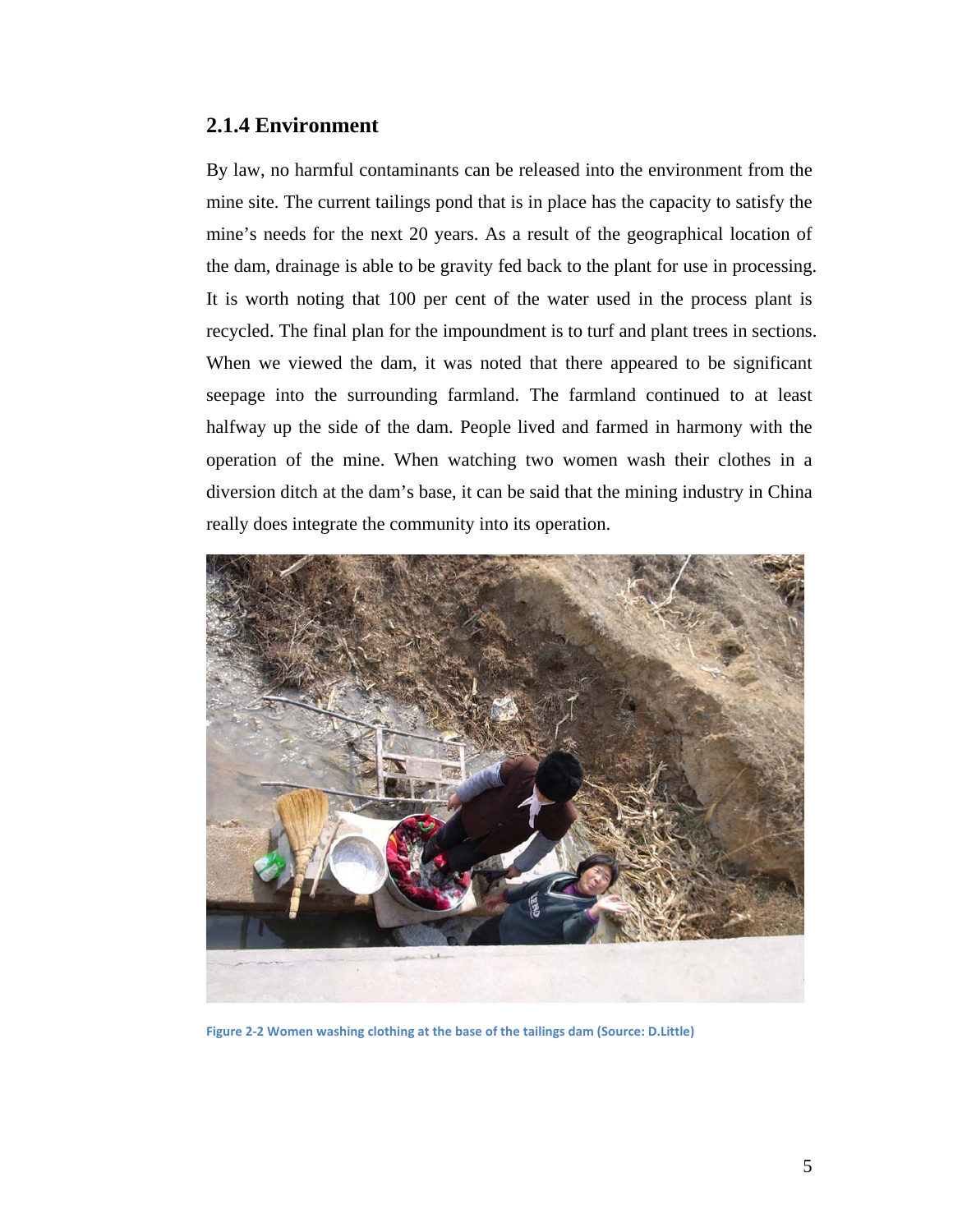## <span id="page-6-0"></span>**2.2 Sanshandao Gold Mine**

#### **2.2.1 Mining Details**

The Sanshandao Mine is a 3 800 tpd operation that produces both gold and silver through overhand cut-and-fill using 3 m drifts. The cut-off grade is 0.8 g/t for gold with an average grade of 2.5  $g/t$ . Annually, the mine produces three tonnes of gold. The amount of silver produced was not disclosed. During our visit underground both the ore and the host rock appeared competent, requiring only 1.8 m split-set bolting at 1.5 by 1.5 m. The orebody was described to us as mildhydrothermal altered as the mine is located in close proximity to the sea. As a consequence of the location, water is a major concern in the mine. It is required to eliminate 15 000 cubic meters of water daily, but this water is later put to use on the processing side. The mine is ventilated by two wing raises as well as the ramp in an exhausting system.



**Figure 2‐3 Seawater flowing into Sanshandao Mine (Source: N.Irwin)**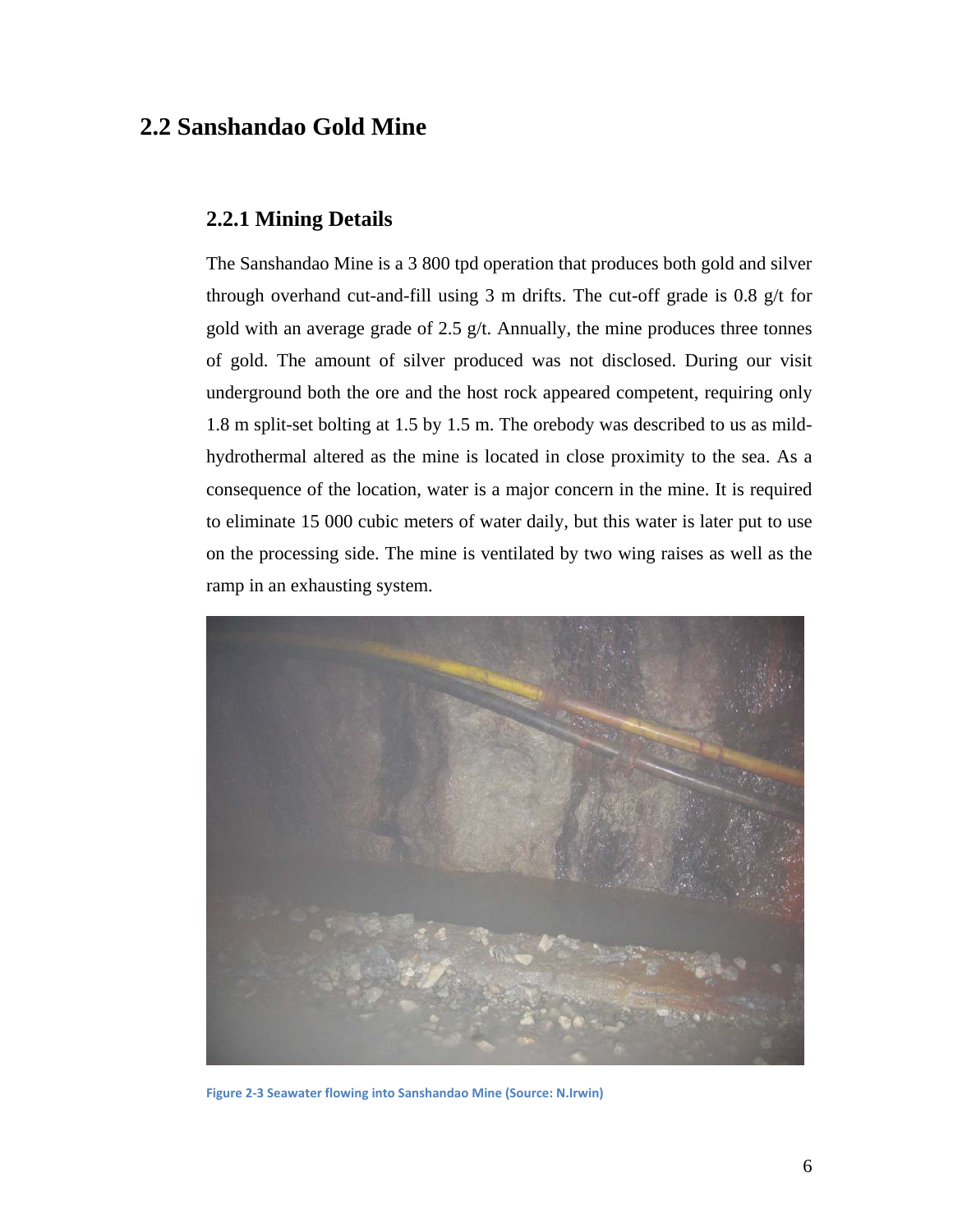#### <span id="page-7-0"></span>**2.2.2 Milling Process**

The mill uses a three-stage crushing process. The cone crushers are maintained daily. The plant operates preferentially at night so as not to over tax the local grids. The primary grind brings the product down to 100 per cent passing 250 mm. From the primary grind the product enters a two-stage rougher flotation with the tailings going directly to final tails. The rougher concentrate is sent to regrind, then to cleaner flotation. This stage yields a 96.5 per cent gold recovery at 48  $g/t$ . This concentrate is then put through cyanidation, yielding 98 per cent recovery to further purify the product. The gold and silver are further isolated using the Merrill-Crowe process (i.e. using zinc to induce precipitation). The leech waste yields lead and sulphur concentrates through another flotation circuit. These products are sold off to different factories in the region.

#### **2.2.3 Staff and Management**

The Sanshandao Mine currently employs 2 400 workers, 480 of which are female. By law, females are not allowed to work underground for safety reasons. Instead they are relegated to lab, administration, or planning work.

#### **2.2.4 Environment**

The water used in all stages of the mine operation come directly from the infiltration from the sea, and as such, has a high salt content. This has detrimental effects on much of the equipment. In particular, it negatively affects the filter cloth after precipitation. This means however, that the mine does not draw from local fresh water supplies for its processing needs which is an advantage for the environment.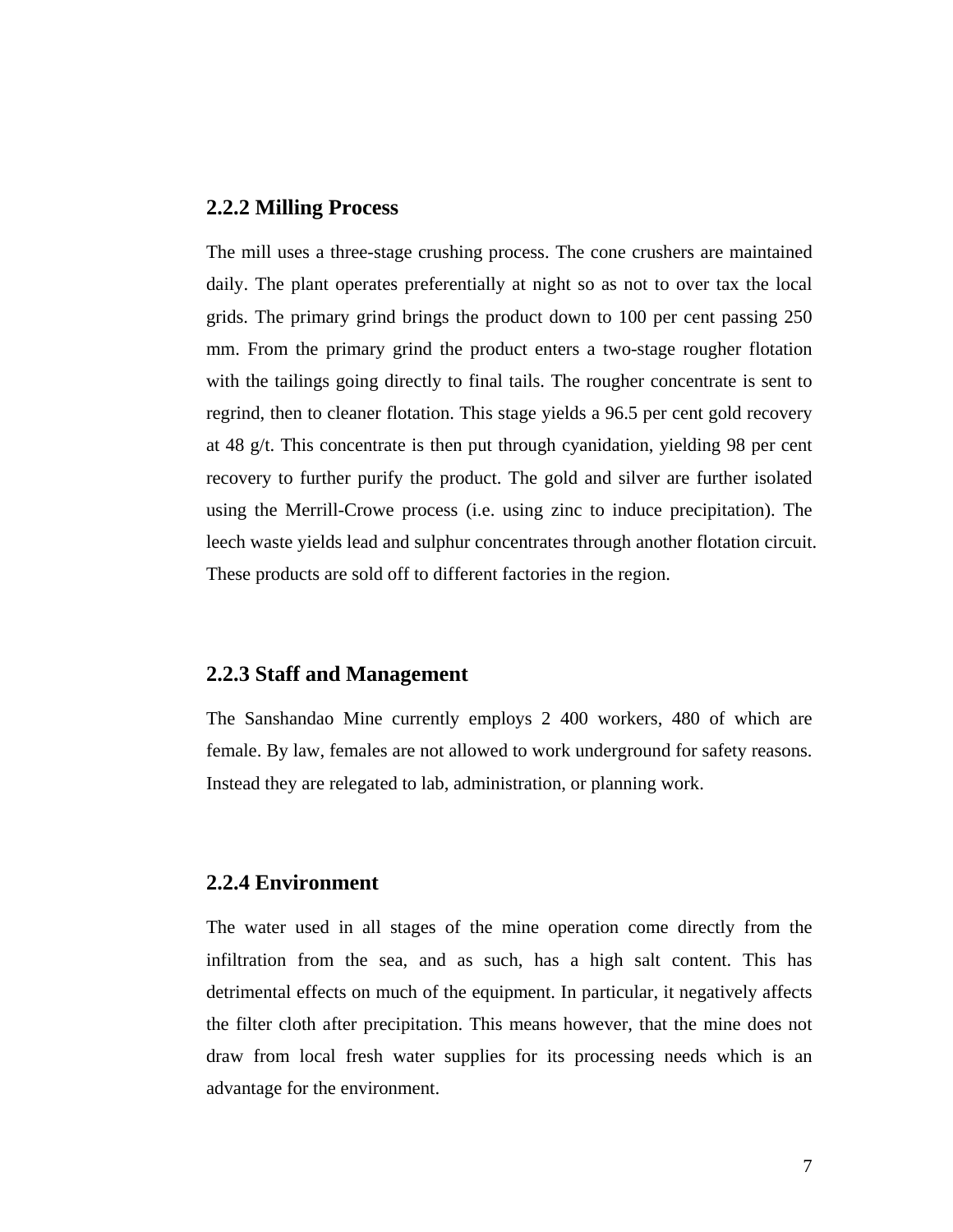## <span id="page-8-0"></span>**2.3 Jiaojia Gold Mine**

#### **2.3.1 Mine Details**

The Jiaojia Gold Mine is located in the Shandong Province of China and it first started development in 1975, but it wasn't commissioned into production until 1980. This mine is an underground gold mine with two separate shafts. The main shaft produces 1 800 tonnes per day and the smaller shaft produces 1 000 tonnes per day. This equals 2 800 tonnes per day of total production at this mine. The mine is reported to have 20 million tonnes of ore when first put into development and to date 12 million tonnes have been mined out of the deposit. Overhand cut and fill is the mining method engaged at this mine. The rock is mined upward using drifts that are 3 m high. The drifts are small because of the weak rock mass.

The ore is dominantly pyrite, with gold being either free or disseminated within the pyrite. The orebody itself is 1 000 m long, 9 m thick, 600 m deep, and dips at 30 degrees Celsius. There is also potential at this mine for a second much deeper orebody. There is a drilling exploration program in progress that is drilling for it. The average grade of this orebody is between 3.1-3.2 g/t with the cut-off grade being 1.5 g/t. The rock is considered weak, but in China there is not a system for measuring rock mass. Instead rock mass is determined entirely by "feel". Since the rock is relatively weak, the mine uses shotcrete with a 10 per cent cement composition as well as split sets and bolting with 2 m long rock bolts in a 1 m by 1 m grid.

This mine also has water problems, so 2 800 cubic meters of water is pumped daily out of the mine. This water is reused in the mill. Jiaojia Mine is completely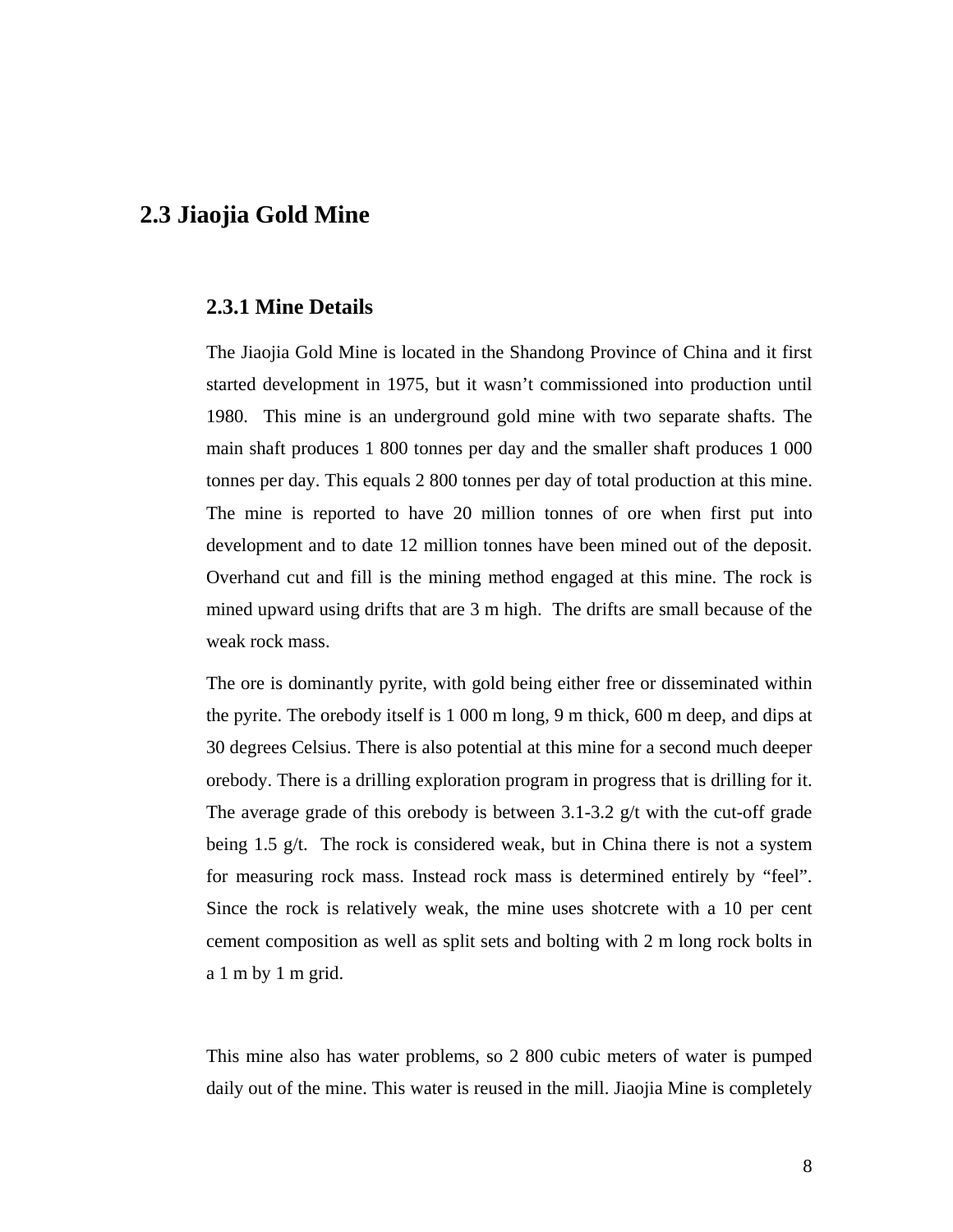<span id="page-9-0"></span>mechanized. Scoops are used to haul the ore from the drift to the ore bins. From the ore bins the rail cars are filled and the ore is transported to the shaft and then brought to the surface and sent to the mill for processing.



**Figure 2‐4 Main Haulage Drift at Jiaojia Mine (Source: N. Tweedle)**

#### **2.3.2 Milling Process**

There are two processing plants that the Jiaojia Gold Mine has in place because there are two different shafts that are located a fair distance apart. The 1 800 tonnes per day processing plan will be discussed because that is the one that was visited on the tour. The ore at this plant goes through three stages of crushing before being sent to the floatation process. The floatation process contains one rougher, one scavenger and one cleaner floatation unit. The tailings from the rougher and scavenger cells go immediately to the tailings pond while the tailings from the cleaner cell are sent back to the regrind mill and then fed back into the floatation circuit. However, not all tailings go to the tailings pond. Only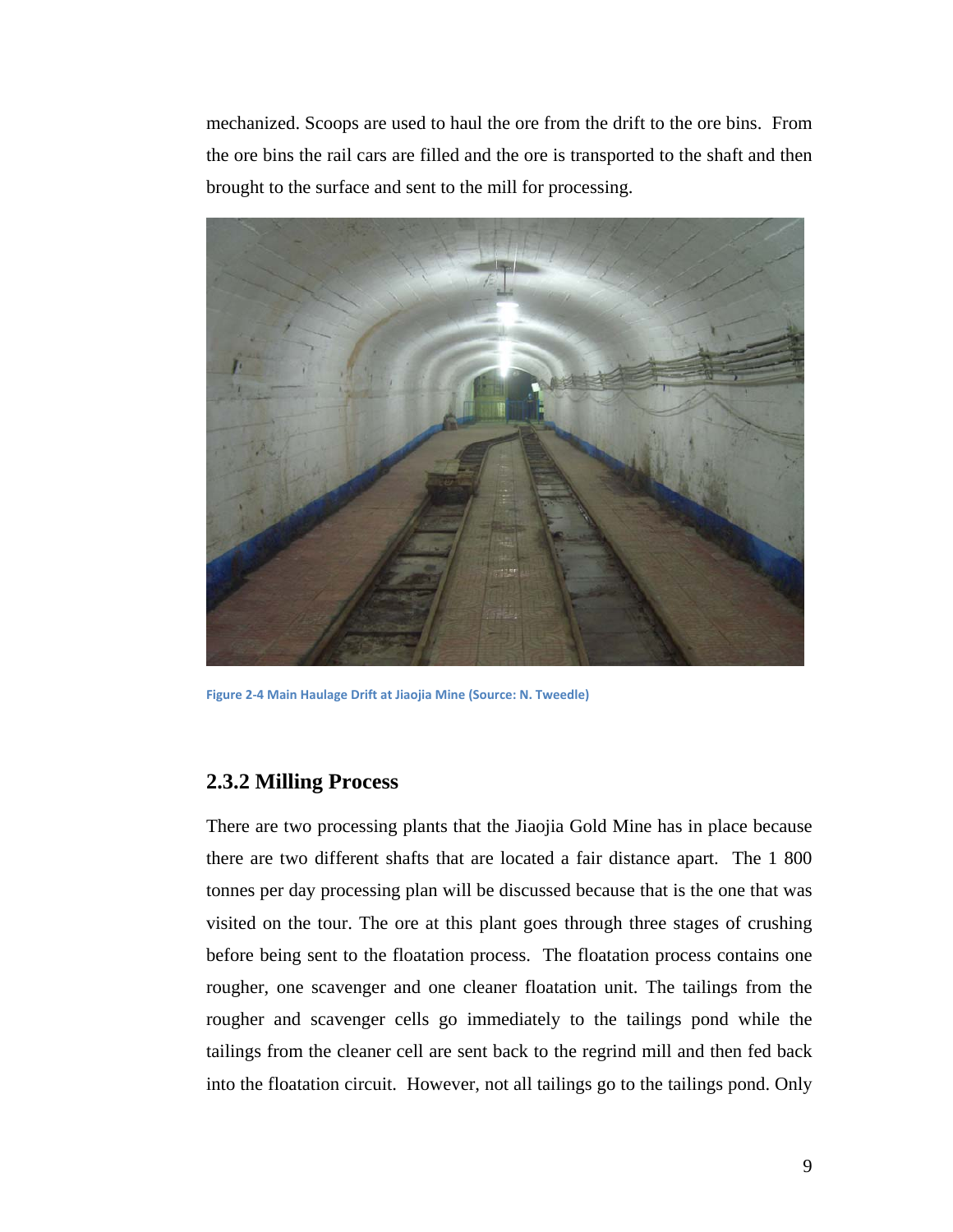the finest tailings go into the pond while the rest are recycled and used as backfill in the mine (60 per cent) or made into cinder blocks for construction (10 to 15 per cent). The waste rock is recycled. Therefore, a waste rock dump is not required. All of the waste rock is sold as construction material to the railroad industry at a profit.

This mine has its own cyanide leech plant with two separate leeching circuits. One of these circuits is for the ore from the mine itself, while the second circuit is for ore purchased from another mine that does not have leeching capabilities. This mine uses the Meryl-Crowe process after leeching to recover the gold sludge as concentrate. The concentrate is shipped off to a bio-ox plant or smelter. The overall grade of the final concentrate is 92 per cent



**Figure 2‐5 Flotation Circuit at Jiaojia Mine (Source: N.Irwin)**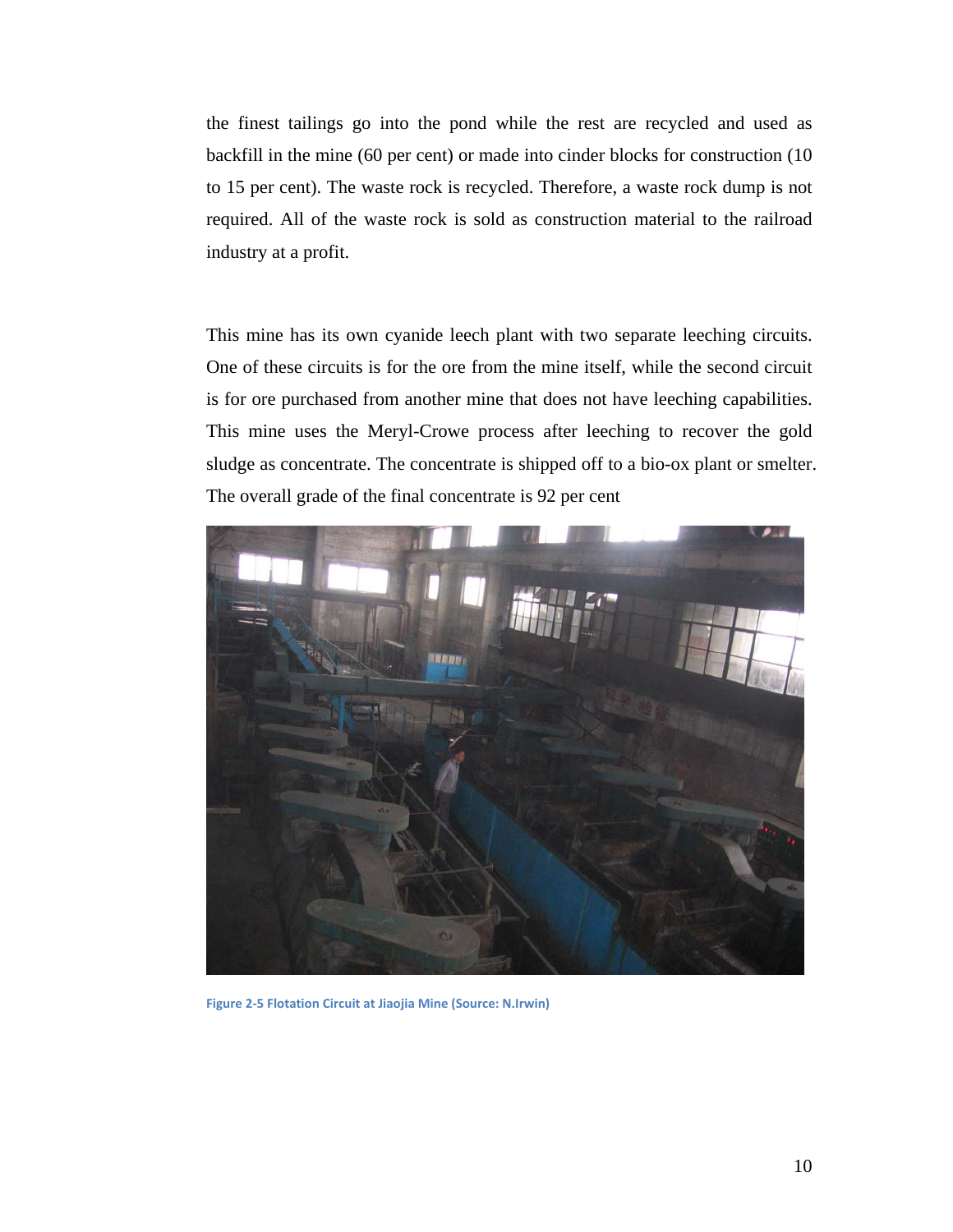### <span id="page-11-0"></span>**2.3.3 Staff and Management**

The costs at this mine are relatively high at \$300 RMB per tonne operating cost and \$160 RMB cash costs. Labour costs account for thirty per cent of the operating cost. This mine employs 3 000 workers, which explains the high cost of operation. The head office controls management and marketing at this mine, but the production of the mine is completely controlled by the mine manager on site.



**Figure 2‐6 Our interpreter James Yu (left) talking with Jiaojia Mine Engineer (Source: N.Irwin)**

#### **2.3.4 Environment**

There is a minor problem with acid rock drainage. The mine is currently monitoring this condition. The problem has also been tested and it meets clean water standards under government regulations.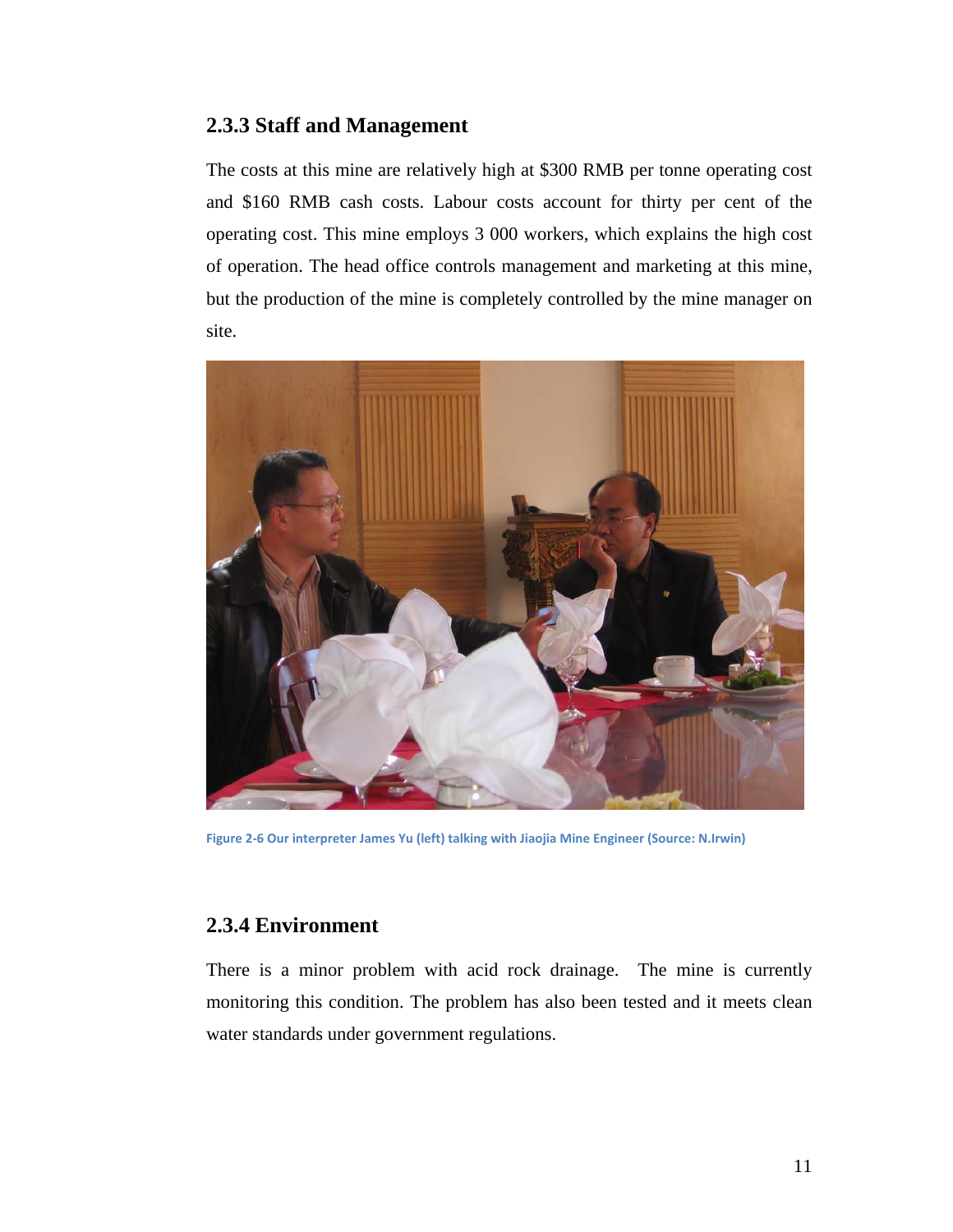## <span id="page-12-0"></span>**2.4 Tarzan Gold Mine**

#### **2.4.1 Mine Details**

The Tarzan Gold Mine, built in 1984 is a small mine located in the Shandong province of China close to the town of Laizhou. The mine contains 4 shafts with a combined production of 1 000 tonnes per day. Overhand cut and fill with three meter high stopes is employed. The mined out stopes are backfilled with tailings discarded from the mill. This mine has a 10 to15 year mine life as of present. The geology contributes to the high grade of this deposit averaging around 20  $g/t$ . The host rock is granite containing many small faults. This is the reason why the grade at this mine is much higher than surrounding mines. The orebody varies widely in thickness from 1 m to 40 m, which helps to explain why some stopes are richer than others. The minerals found in this deposit are pyrite, chalcopyrite and free gold. Most of the gold is free and found in a continuous intrusion, which differs from other mines where most of the gold is disseminated into the pyrite. This geological trait also contributes to the high ore grade. The copper grade however is low. It is not worth processing and is regarded as gangue. This mine like many in the area has problems with the water seeping through the fault. Seventy-one cubic meters of water is pumped out of three shafts each day and then reused in the processing plant. The host rock is granite and is quite competent. Stopes have faces of three squared meters and no other form of support is required. Some stopes have higher grades than others. Instead of alternating stopes to average out the grade, they blend the ore in a stockpile before processing it in the mill.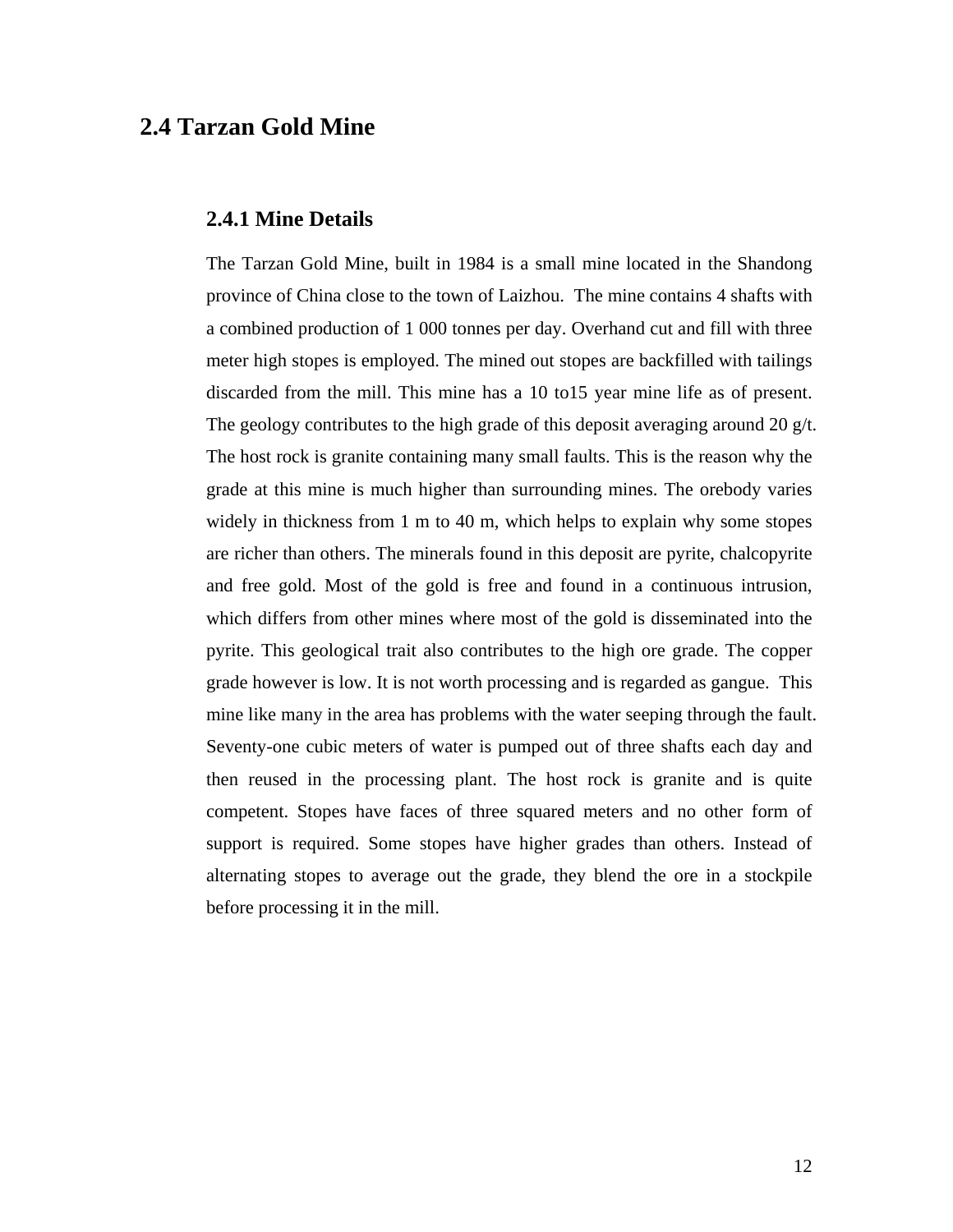<span id="page-13-0"></span>

**Figure 2‐7 Skip at Tarzan Mine (Source: D. Little)**

### **2.4.2 Milling Process**

The processing plant for Tarzan Gold Mine is only capable of handling a throughput of 700 tonnes per day and since the mine produces 1 000 tonnes per day, a stockpiling system is used. This same stockpile is also the source for blending the high grade ore (30 g/t) with the low grade ore (1 g/t). The ore goes through three stages of crushing before entering the grinding/floatation circuit. This plant uses one rougher, one scavenger and one cleaner floatation unit. The tailings from the rougher and scavenger are used as backfill in the mine and the cleaner tails are sent back into the grinding circuit for regrinding. The concentrate is sent to the filter presses to be dried. The final grade of the concentrate out of the filter press is 50 to 60 g/t with a recovery of 95 per cent.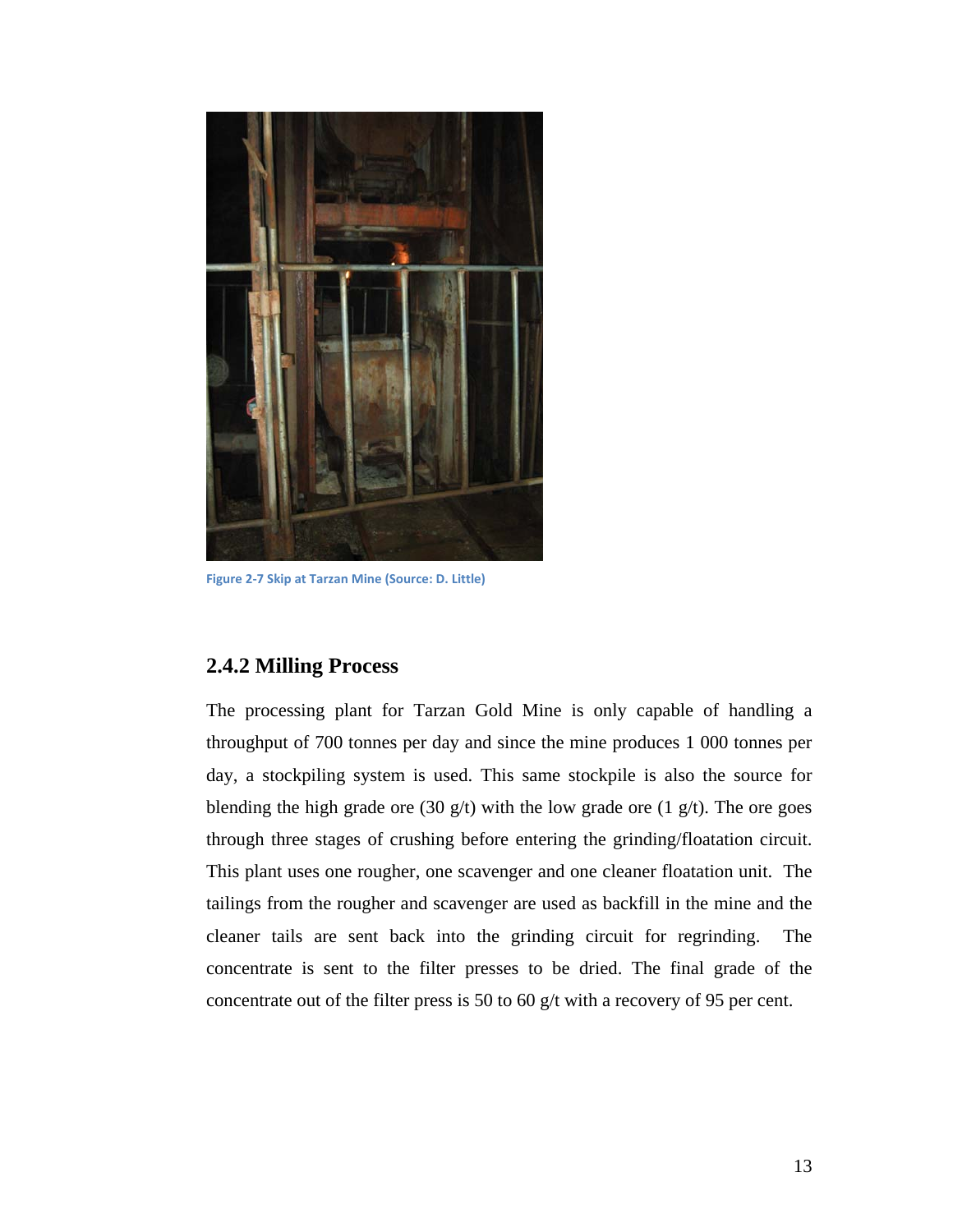#### <span id="page-14-0"></span>**2.4.3 Staff and Management**

This mine employs 1 200 employees and 800 that work underground. The majority of the employees live in the surrounding small villages. For some that choose to live in the larger town of Laizhou nearby apartment blocks are provided as well as transportation to site via company bus. The operating cost at Tarzan Gold Mine is \$230 RMB per tonne mined. The mine places a large emphasis on safety. Annual safety and technical seminars are held for community members involved in the industry. Employees are also given safety training two times a year. Tarzan is one of few mines in China with a mine rescue team.

#### **2.4.4 Environment**

Originally, the mine had its own leach plant for processing. However, when a bio-ox plant opened near by, it became more economical to sell the concentrates to the bio-ox facility. The closure of the leach plant minimizes the risk of polluting the environment.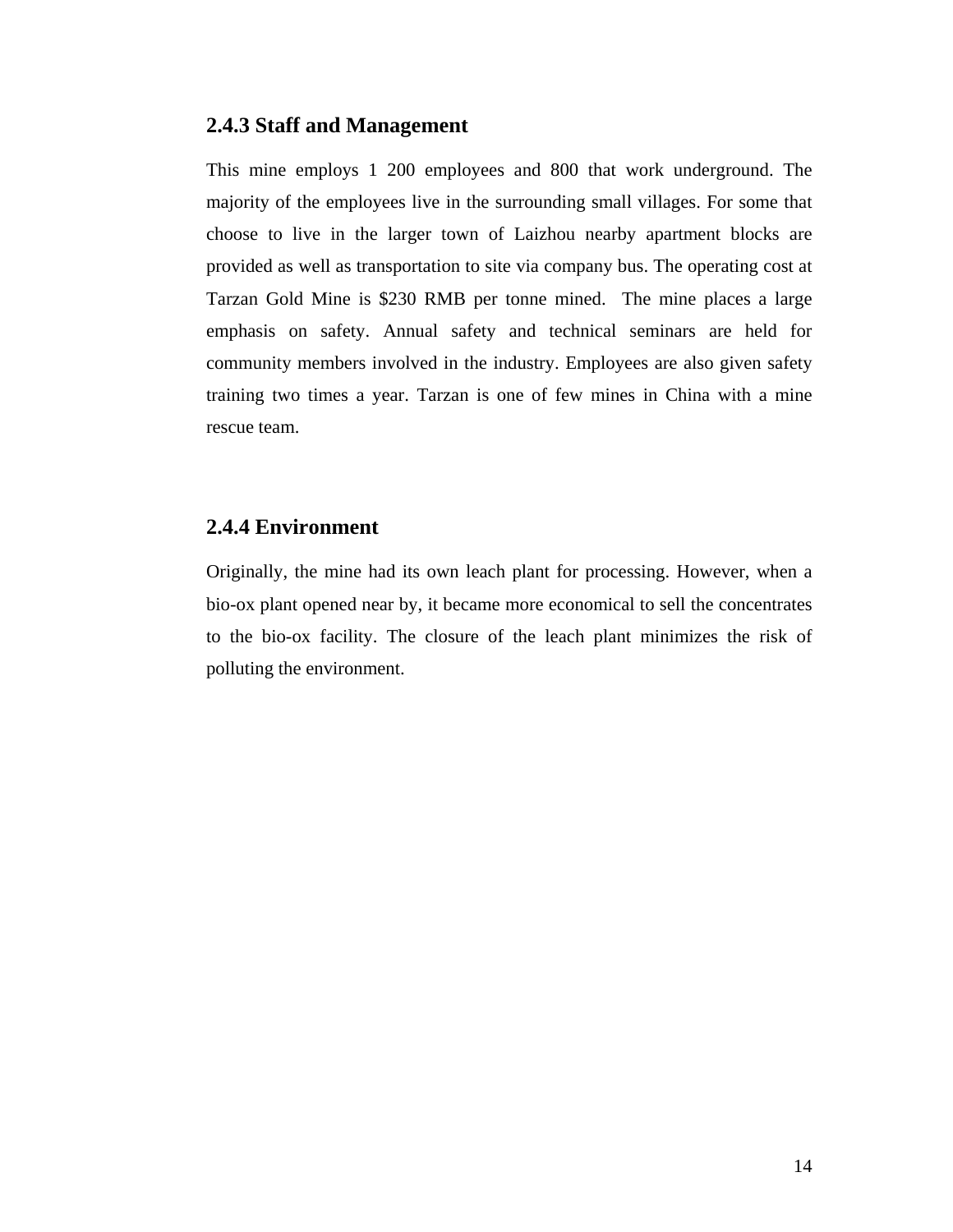## <span id="page-15-0"></span>**2.5 Bacterial Oxidation Plant**

#### **2.5.1 Plant Details**

The majority owner of the Bio-oxidation plant is Michelago (MIC) of Australia. This company has 99.5 per cent ownership. The plant purchases the concentrate from surrounding mines to process. The ore is first ground to 80 per cent passing 400 mesh. The ground concentrate is then sent through 6 leech tanks, 3 primary and 3 secondary reactors. All base metals are dissolved during the leach process which makes the cyanide process more efficient. The waste is thickened, dried, and then sent to the tailing disposal. The remaining concentrate is sent to the leech circuit to be processed. Since sulphides still remain, leeching is needed to oxidize the concentrate. The bacteria used in the process needs to be at 40 degrees Celsius to be able to survive and perform effectively. The bacteria oxidation process was created by BioGold SFJV and they hold the patent to the process and the bacteria. This bacteria was specialized to handle high levels of arsenic. The current throughput at the plant is 100 tonnes per day, and they plan to double this limit by adding 6 more reactors. There is a gold smelter and refinery on site and the final product is gold bullion. The plant produces 150 000 ounces of 99.99 per cent gold bullion per year at the current throughput.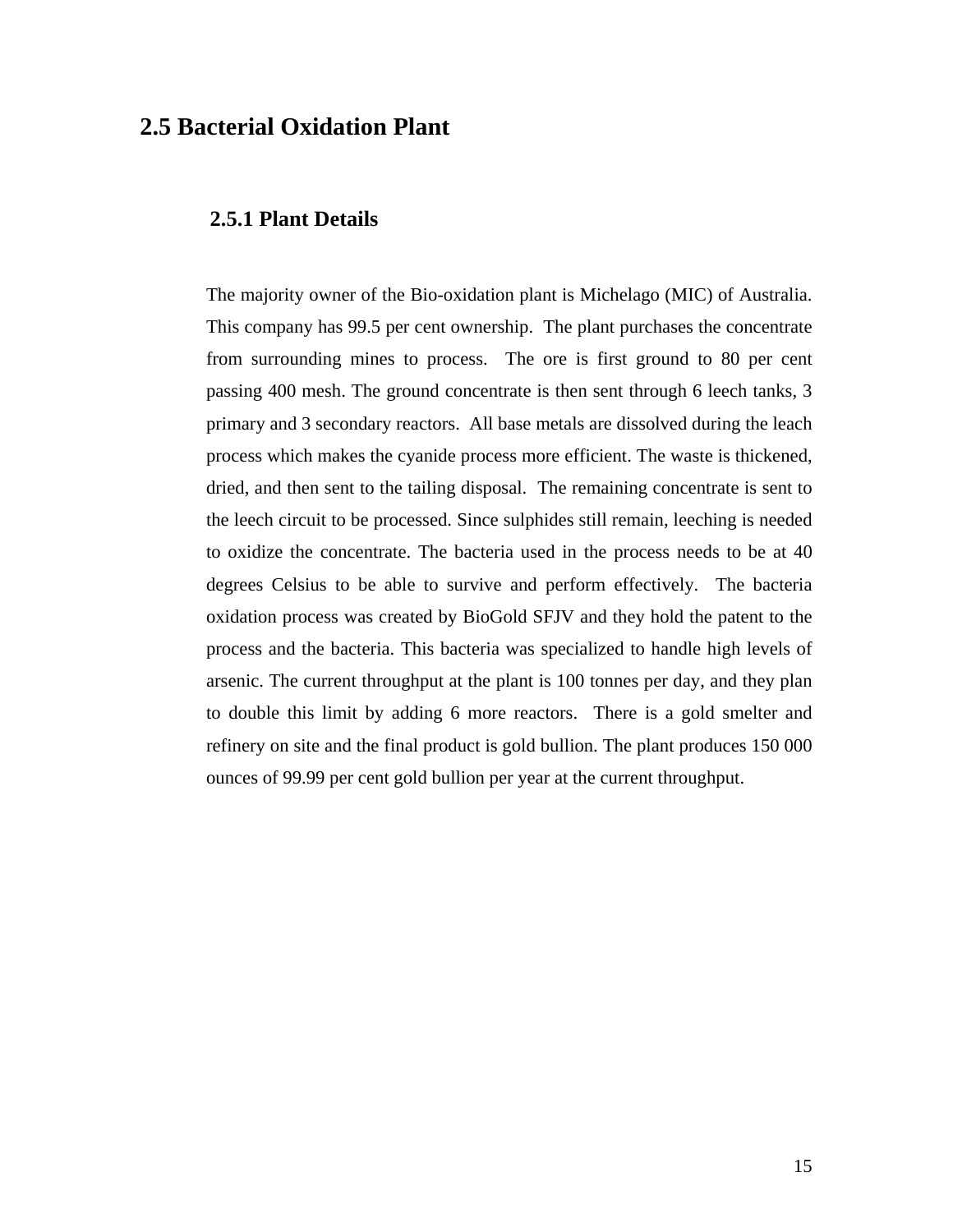

**Figure 2‐8 Standing above leech tanks at MIC BioGold**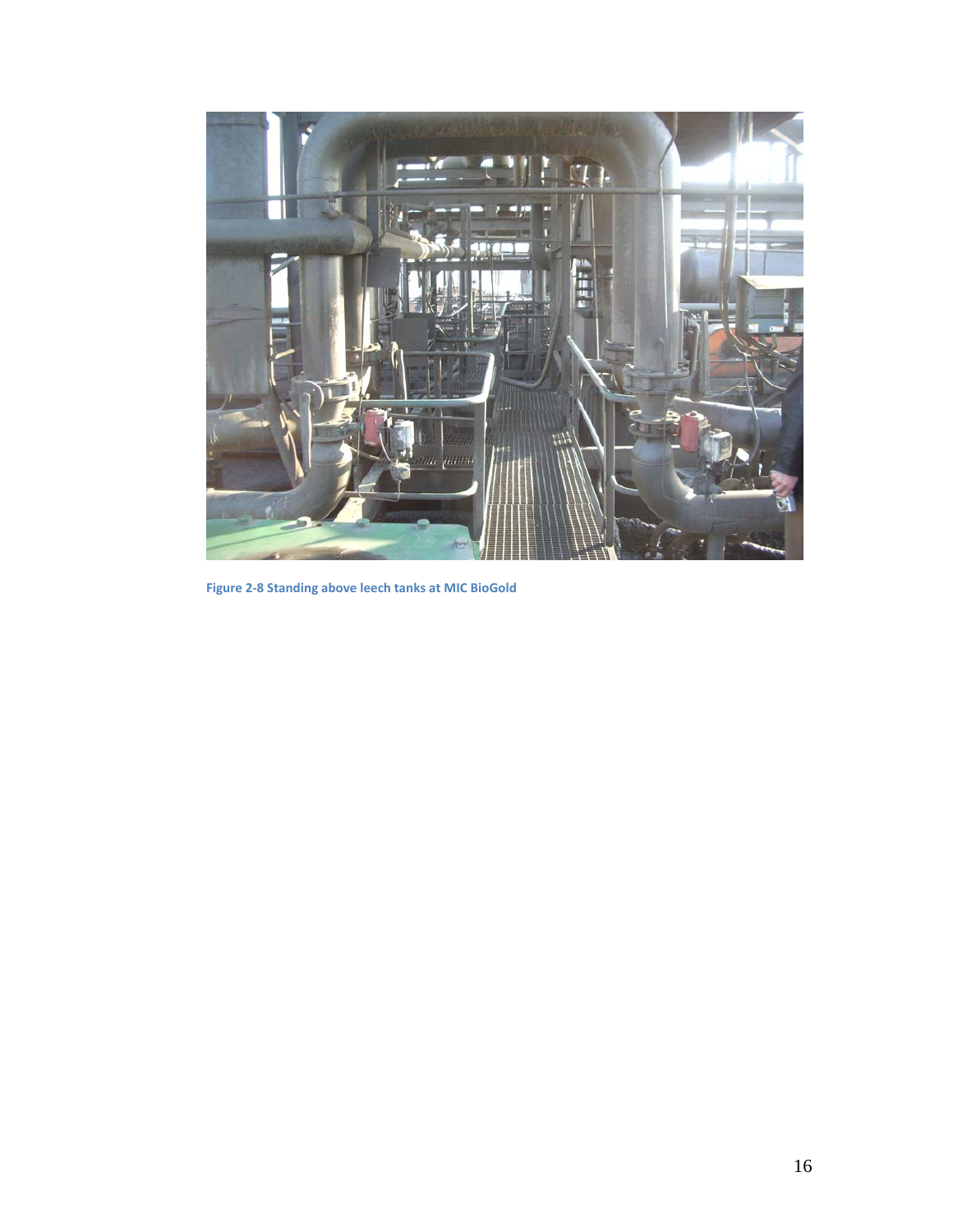<span id="page-17-0"></span>

**Figure 2‐9 Leech Tank at MIC BioGold (Source: B.Klein)**

#### **2.5.2 Environment**

The tailings are cleaned and dried and then sent to a disposal area where it is contained. Most of the reagents are reused if possible to cut down on costs, which is beneficial to the environment. The waste water at the plant is also reused. A really amazing fact about this smelter was the fact that nearly everything was used. The pyrite was sold to be used in sulphuric acid production. Because of this the actual amount of tailings was very low. This process of using all valuable products is a testament to the advanced thinking of the Chinese mining industry. Canadian mines could really benefit from this kind of forward thinking, which goes to show that China is on par with the world mining industry.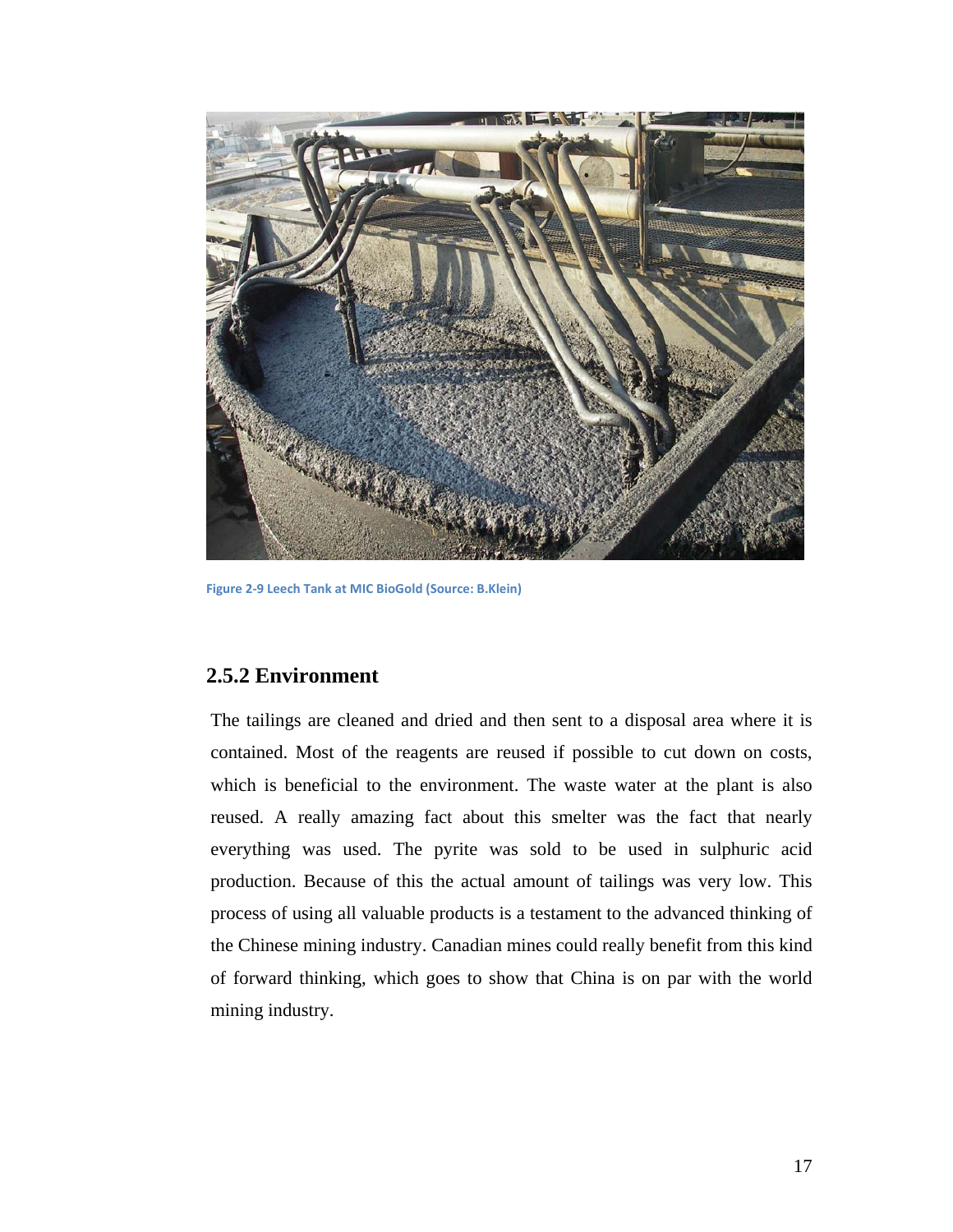## <span id="page-18-0"></span>**3.0 IMPRESSIONS OF THE CHINESE MINING INDUSTRY**

## **3.1 Economic Evaluation**

As China emerges on the global scene, more and more foreign companies are looking to do business in the east. In terms of statistical figures, China is an attractive market. It is the world's third largest landmass and contains 25 per cent of the world's population<sup>[1](#page-18-1)</sup>. It has huge mineral resources waiting to be developed. Its advantages include a favourable exchange rate (0.1496 Yuan/Canadian dollar)<sup>[2](#page-18-2)</sup>, a large workforce and low labour costs. China historically is a manufacturing giant, so production costs are low and materials are easy to obtain. China is a place of potential: it has the people and the resources that foreign companies need to develop new business ventures. Shell, Ivanhoe and Teck Cominco are just a few of the Western companies looking to ride the economic boom. In 2004, 92 per cent of the China's one time energy, 80 per cent of its industrial raw materials and 70 per cent of agricultural production materials came from its mineral resources.

The government recognizes the importance of developing this industry. Currently, there are more than ten countries including Canada that actively participate in the exploration and exploitation of China's mineral resources. China has cooperated with these countries to promote their resources, especially with South-eastern Asia. Foreign investments in the mining sector are encouraged by the Chinese government. The World Bank, as well as other foreign banks, is taking initiatives with China to provide financing to facilitate foreign investment. Metal prices are predicted to continue rising steadily as China industrializes, keeping demands and commodity prices high in the world market. In the year 2000, China's mining industry attracted foreign investments

 $\overline{a}$ 

 $1$  www.ftdmag.co.nz/articles/sept\_china.htm

<span id="page-18-2"></span><span id="page-18-1"></span><sup>&</sup>lt;sup>2</sup> As of March 27, 2007 from MSN Money, http://moneycentral.msn.com/investor/market/rates.asp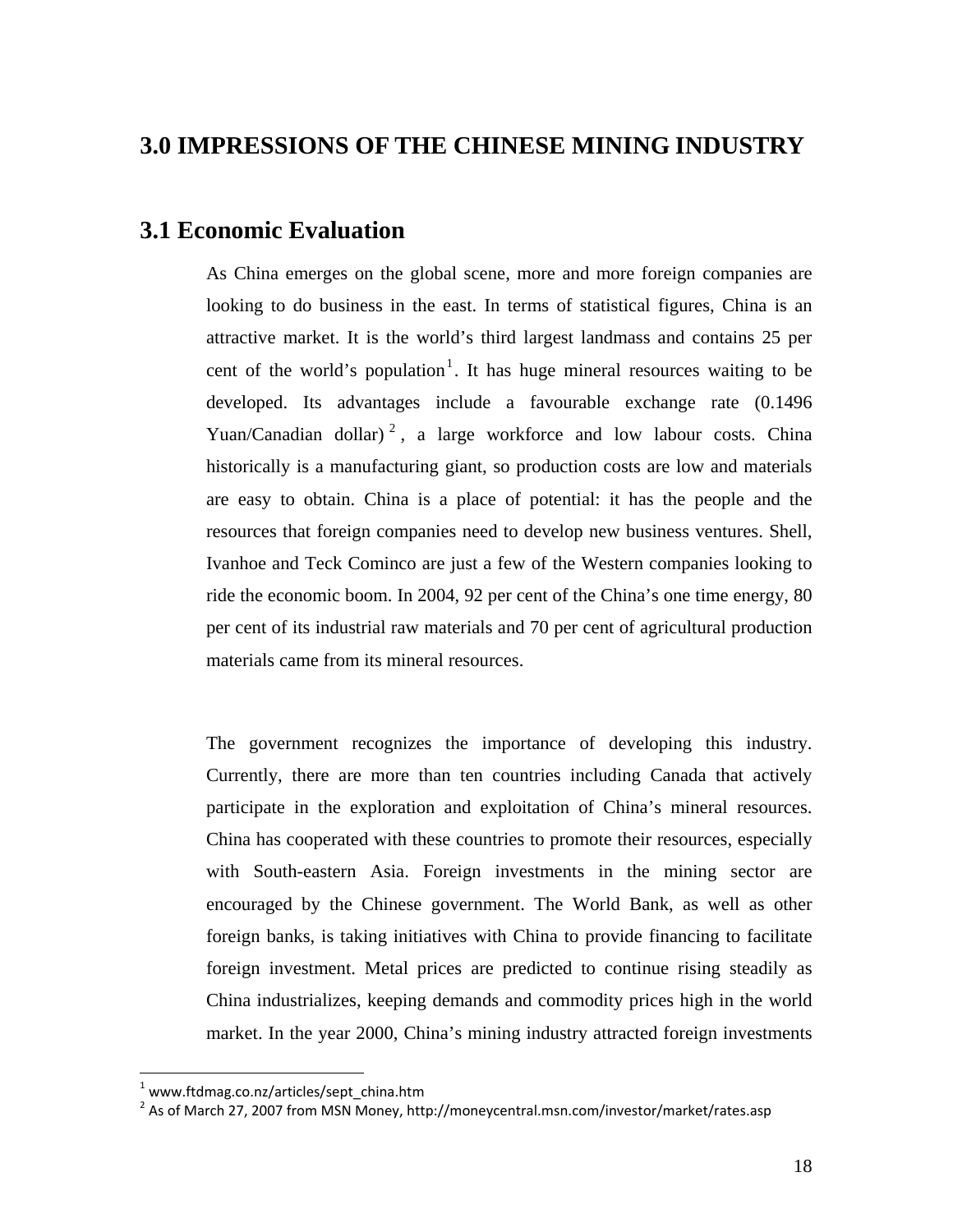<span id="page-19-0"></span>in 162 projects which accounts for 72 per cent of the nation's total. This is an increase of 24.26 per cent compared to 1999. The total value of these foreign investments is \$506.4 million US which is a 57.16 per cent increase from the previous year. In 2001 there were 149 foreign projects with a contract value of \$64 448 million US. The year 2002 had 164 projects from foreign enterprises. The contract value was \$380.88 million US.

Canada and China currently have a strong business relationship in the mining sector and it continues to develop. Canadian mining companies are investing aggressively in China. For example, with rising prices in metal Teck Cominco opened up an office in Beijing in 2006 to invest in China's zinc, copper, and gold resources. Canada has already recognized that China has rich reserves and potential. In response, China fosters this relationship by their involvement in the Canadian industry. China has been supportive of important Canadian mineral programs such as Prospectors and Developers Association of Canada Annual Convention and Natural Resources Canada's Mining Investment Forum held in Toronto. Canada has also played a role in helping to advance its partnership with China. Natural Resources Canada hosted Chinese mining officials in executive training programs and internships in Canada in 2004. With joint programs and activities, and cooperation between the two governments both countries can mutually benefit from one another.

## **3.2 Challenges for Foreign Investors**

Though China is a thriving market, there are still many obstacles a foreign company must overcome. There is the obvious language barrier. In the town of Lauzhou, the vast majority of the population had never seen a foreigner. At the mine sites, everyone, including the mine managers did not speak a word of English. In China, one cannot expect English to be the language of business, and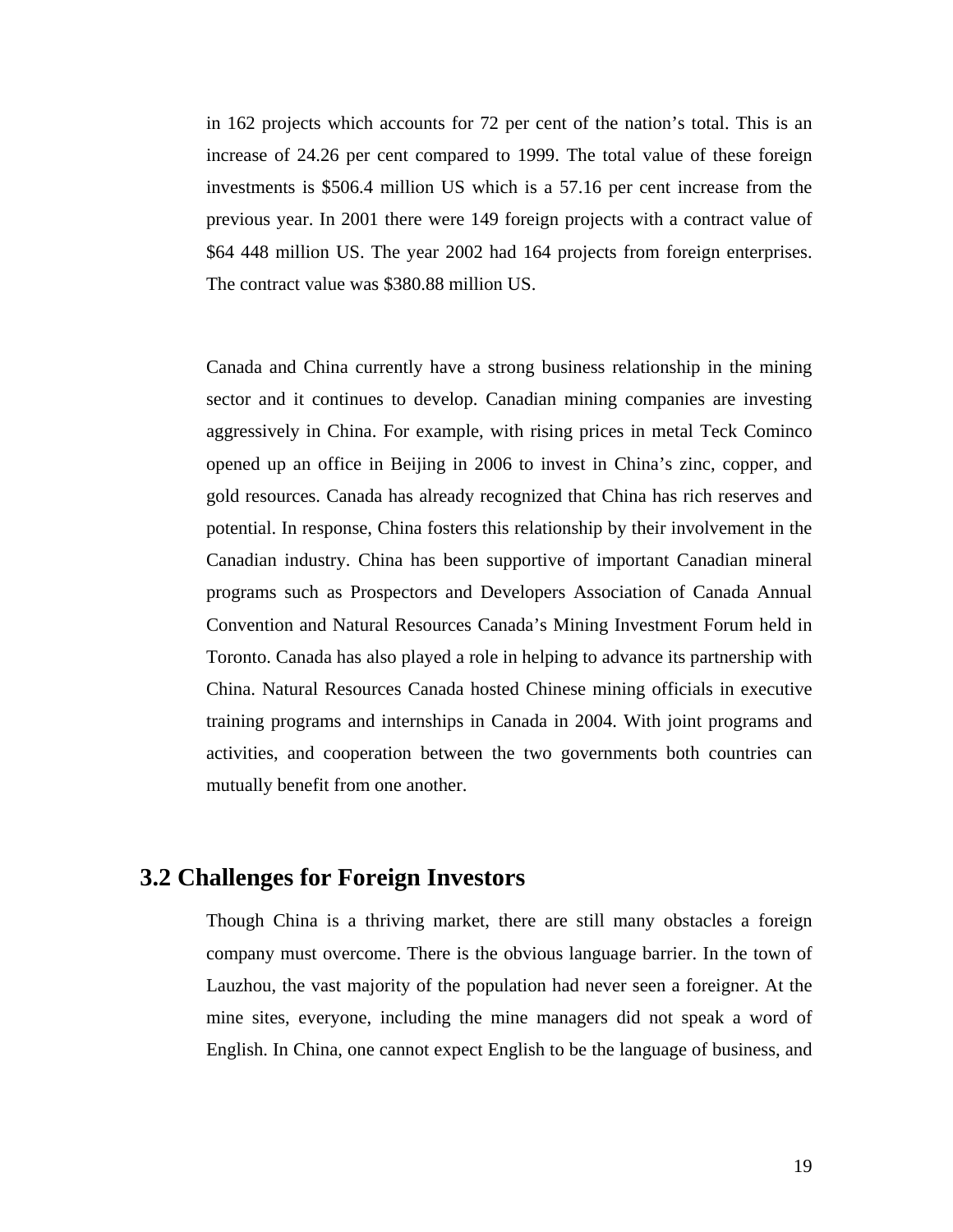any foreign country must make the initiative to learn Mandarin, China's official language.

The problems for a foreign company doing business in China go well beyond the language barrier. The Chinese government has ultimate control over the market and economy. Though the strict socialist regime in China has relaxed, it is still a totalitarian society. In the case of mining companies, the government must own at least 50 per cent of any mine in China. Just six days after we returned to Canada, the Asian Stock Market crashed due to the Chinese government's efforts to control the market. Corruption runs rampant, and you may find officials "looking the other way" more often than not. There is no transparency, and "creative accounting"<sup>[3](#page-20-0)</sup> means any corporate body outside of the country would have very little business control. The fact is business in China is still risky. The market is unstable; the government has the last word. Foreign companies also have to compete with domestic companies that may not be held to the same standard of care that a foreign company would be held to. In other words foreign investors may not be held to the same environmental, labour, health and safety standards resulting in unfair competition.

 $\overline{a}$ 

<span id="page-20-0"></span><sup>&</sup>lt;sup>3</sup> [www.ftdmag.co.nz/articles/sept\\_china.htm](http://www.ftdmag.co.nz/articles/sept_china.htm)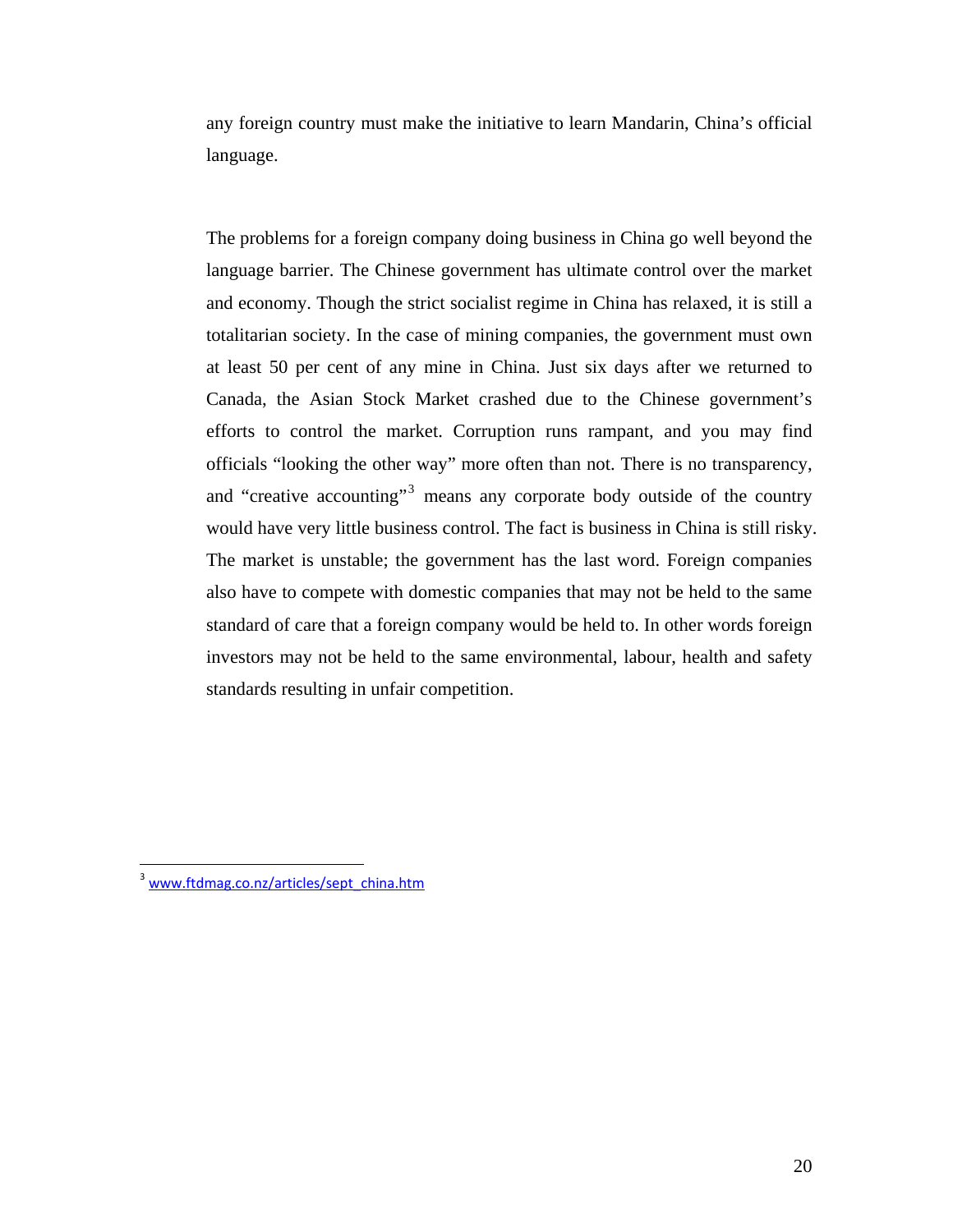## <span id="page-21-0"></span>**3.3 Economic Future**

*"When looking at financing a mining project, you look at two things: what China has, and what China needs."* 

 *-Dr. Michael Hitch* 

For the first time in history, China consumes more raw materials than it can produce. Construction throughout China is in overdrive, and it will only increase as China enters the global arena. As the difference between domestic supply and demand increases, China is increasingly looking to import goods from world markets.

The rest of the world, particularly North America, is well aware of the potential in China. Metal prices are climbing faster than a crane in Beijing. There is no more waiting for China to industrialize, it is happening. The construction we saw throughout China was above and beyond the pre-Olympic schedule we see in Vancouver.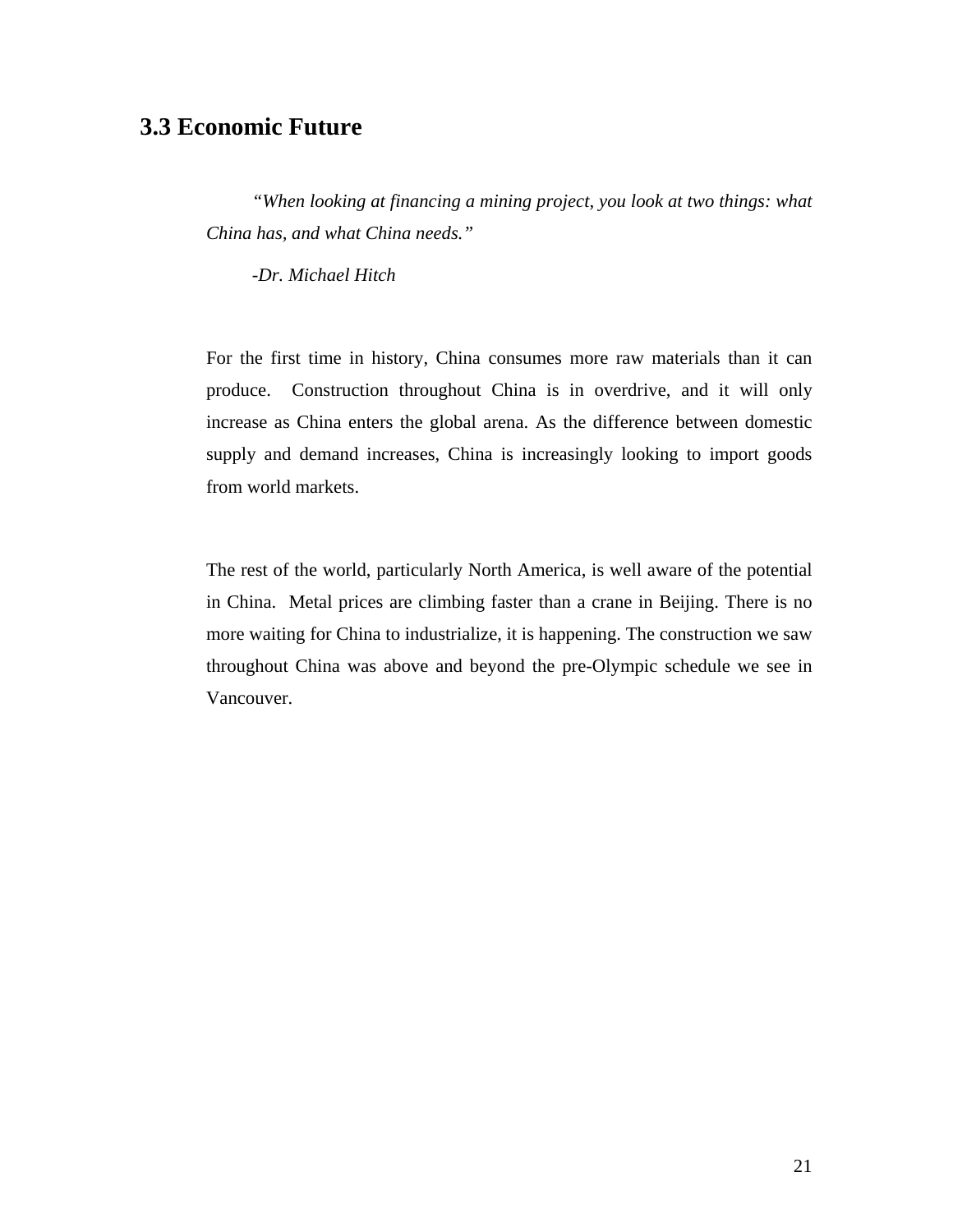

**Figure 3‐1: China's National Bird: The crane (Source: D. Medilek)**

The question remains: Can China sustain such rapid growth? It was hard to picture the need for fancy apartments and high rises when we saw people on the side of the road living a meagre existence. Davies also hinted that he felt China was a "bubble waiting to burst". It seems that the Chinese seem to try to build as fast as possible without worrying about cost efficiency. This can be seen above in Figure 3-1, where at least twenty cranes are being used to build one apartment complex. In a country that is looking to compete with the rest of the developed world it is only a matter of time before this "blitzkrieg" style must be abandoned. Currently, the government is encouraging as much development as fast as possible, but sooner or later someone is going to have to pay the bill. When you look at the scepticism surrounding Vancouver, a wealthy western city's ability to meet economic growth, you have to question how long China can sustain this development.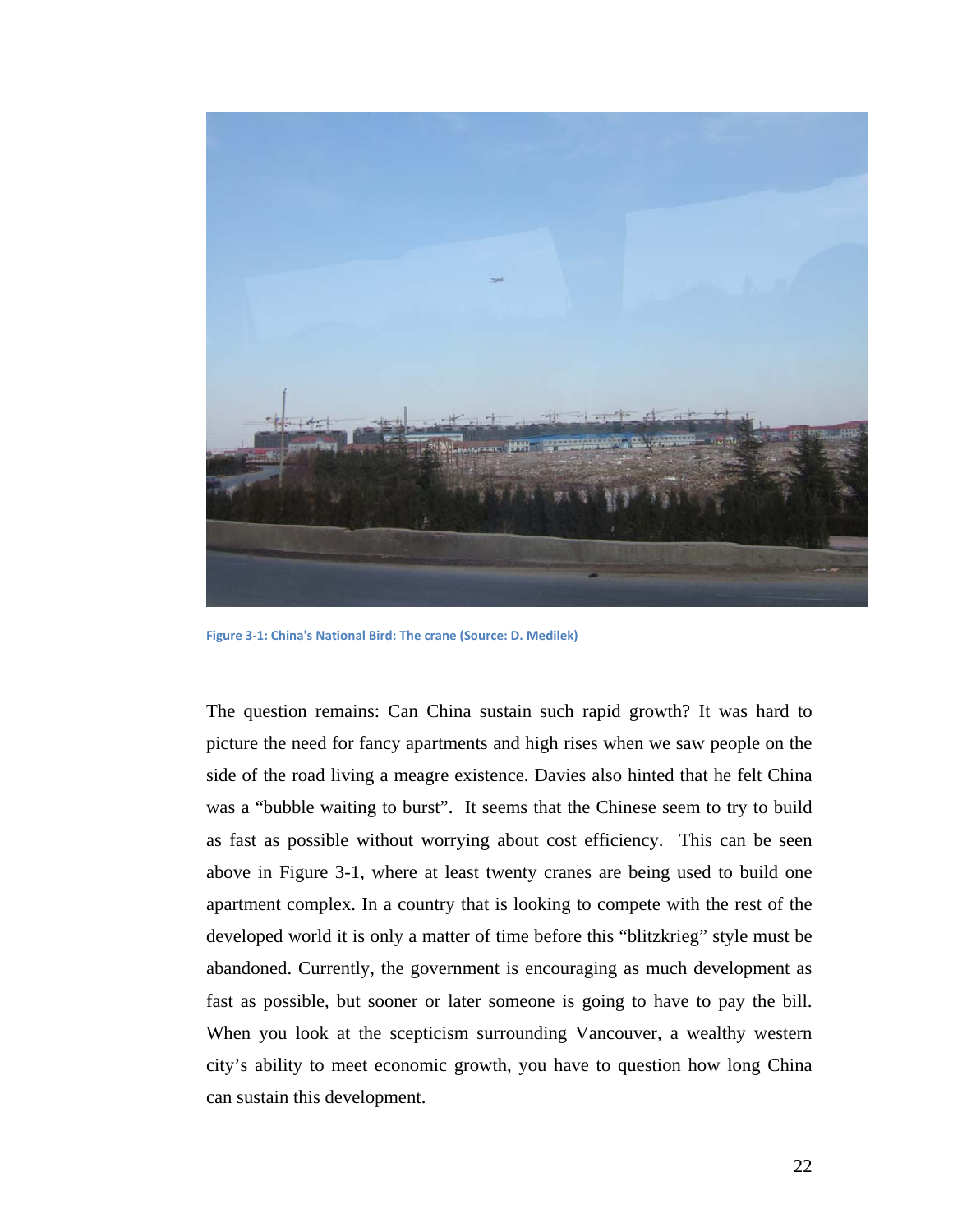There is no doubt that the mining industry will continue to grow in the future, but the mines will likely become more profit-driven as foreign investment increases. We found that Chinese mines operated on marginal profits. Dr. Bern Klein commented that he wouldn't doubt that many of the mines we saw were "just breaking even". The government owned all of the mines and focused on creating the most jobs within the community rather than optimizing processes. Compared to mines in Canada using the same mining method, the cut-off grades in China were extremely low, leading us to question how profitable these ventures were.

The Chinese government cannot be criticized for improving the life of the people, but the fact is someday the government will not be able to continue operating these mines at a loss. If the Chinese wish to remain in control of their mining industry they are going to have to revolutionize their practice. Environmental standards must be enforced, and health and safety will have to improve. The number of employees must be reduced and processes must be optimized. Cheaper mining methods and more automation will have to be implemented.

Unless the government is willing to make this change, you will likely see a lot of mines either switching over to foreign companies or closing. Currently, the government must own at least 50 per cent of every mine operating in China. This is the perfect facilitator for trade agreements. Foreign companies have the opportunity to expand in the Asian market, while the Chinese can gain knowledge needed to run a safe and efficient mining industry.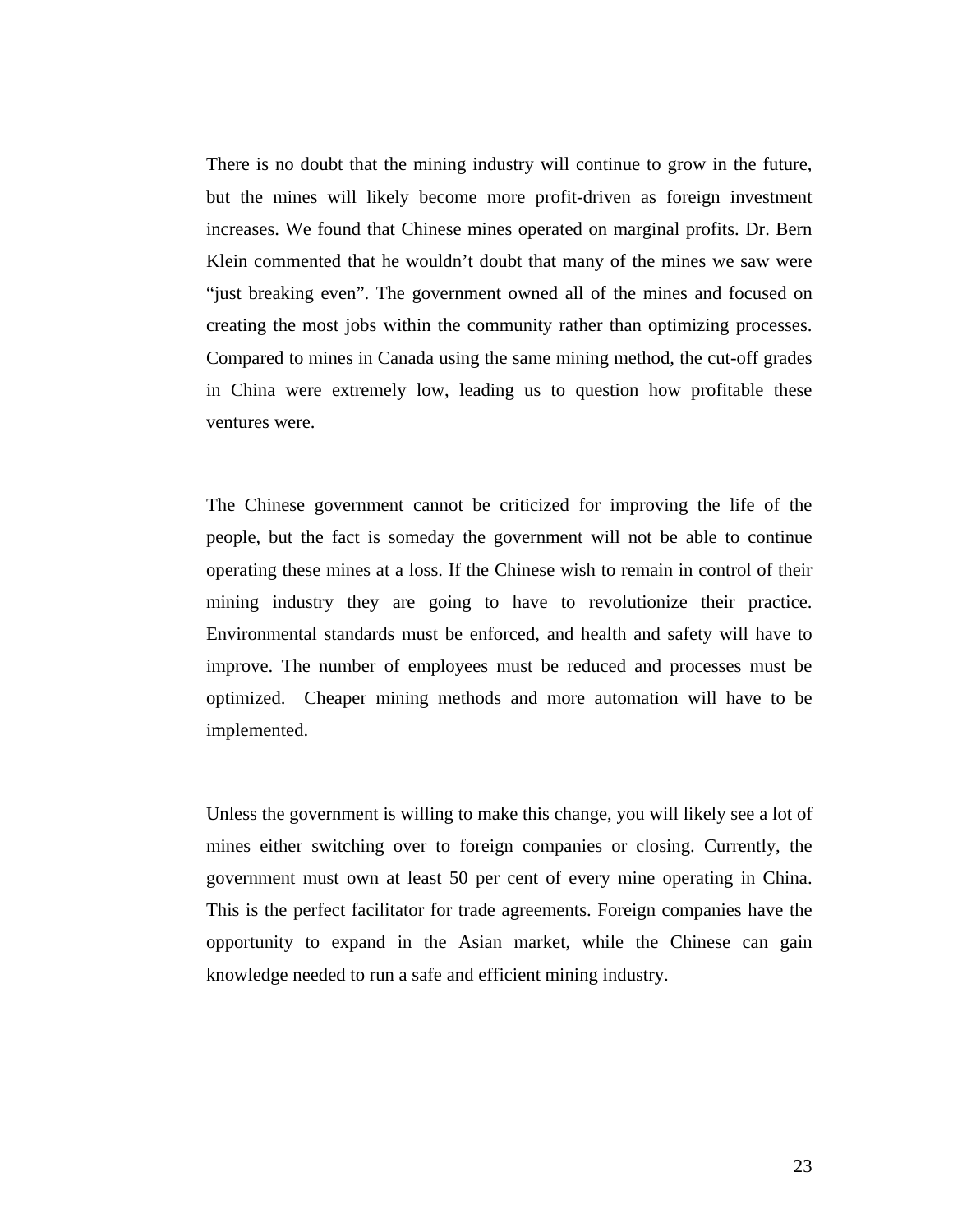## <span id="page-24-0"></span>**3.4 Environmental Protection**

The Chinese government also recognizes the need for environmental protection for the sustainability of the industry. By keeping a closer eye on all aspects of the mining including exploration, mineral processing and transportation, the government hopes to increase resource utilization and minimize waste and pollution. An example of China's involvement in promoting sustainable resource development is their participation in the Intergovernmental Forum on Mining, Minerals, Metals and Sustainable Development. The Chinese Vice-Premier Zeng Peiyan voiced his concerns on this subject at China Mining 2004, an international mining symposium. He stated that the government would take steps to decrease construction projects that use high volumes of water and energy. Environmental-friendly operating equipment and products would replace outdated ones that heavily pollute the environment. Cleaner methods of producing coal and keeping the use of energy and scarce resources to a minimum would be encouraged. The government plans to take action to tighten environmental policies and to better regulate the mining industry.

## **3.5 Health and Safety**

Safety issues are a concern in China and it is recognized as a major problem by both government officials and mine management. They are working towards improving that area of the industry. China feels that better safety and work conditions will contribute to its goal of a sustainable and prosperous mining industry. The main reason for the high accident rate is there is not very much value placed on the lives of workers. Mining companies view workers as easily replaceable. Currently, there is little consequence on accidents and deaths at a mine site. The government is making changes to address this problem. By the end of 2008, only one company will be able to operate a mine. The aim of this move is to decrease competition at a mine between companies to put a stop to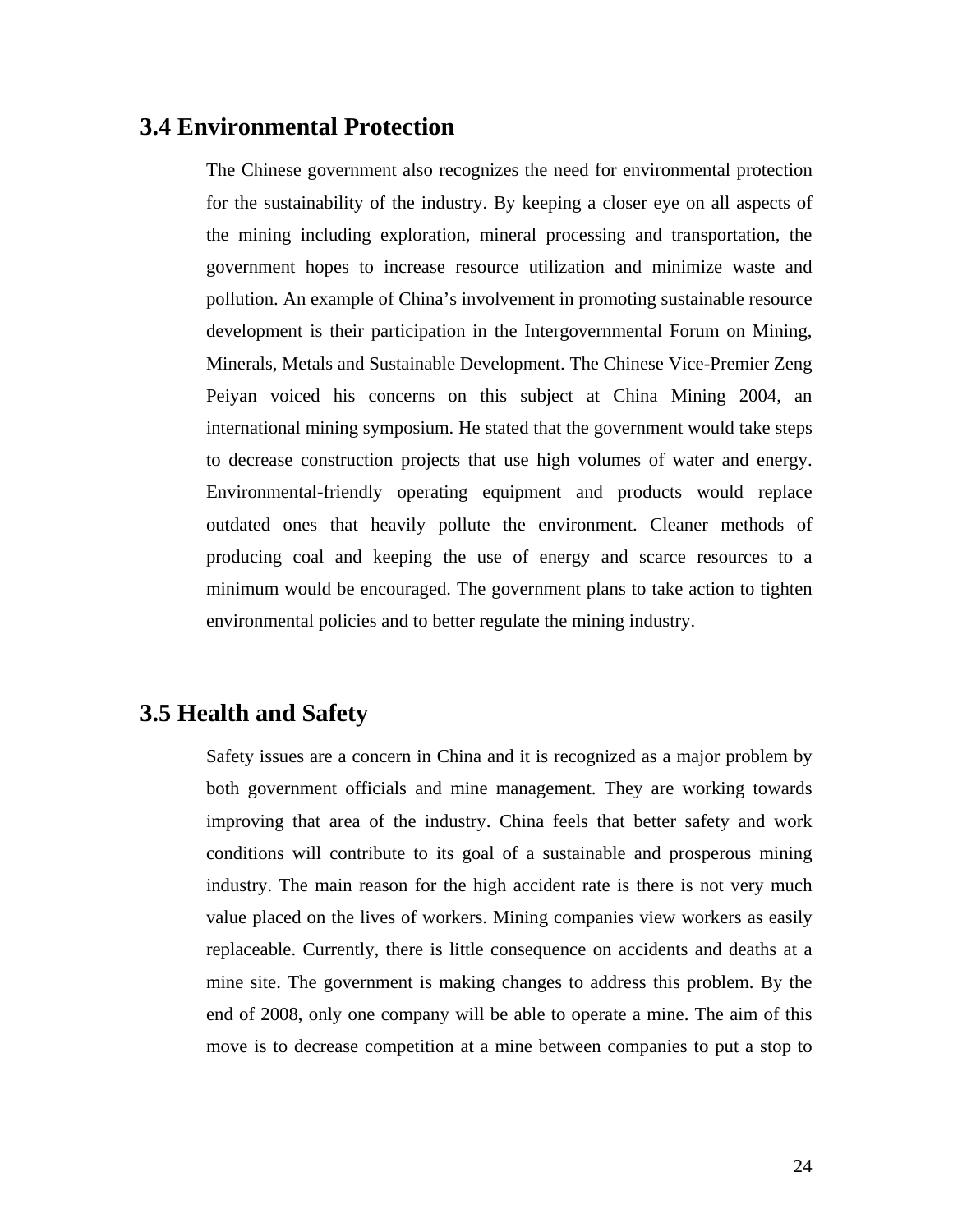over-production. The provincial government is responsible for implementing and reinforcing this new policy. Mines that fail to cooperate will be shut down.

To place greater responsibility on companies and government officials to follow and adhere to stricter safety procedures, other new measures have been in-acted. Recently this year, Premier Wen Jiabao released that Beijing would be required to set aside money to compensate for miners who are injured or killed. Work safety records will be a criteria in evaluating the performance of government officials. Smaller enterprises tend to be more poorly regulated than larger mining corporations. Large companies have better management and stricter policies and consequently less injuries and accidents. Therefore, as part of the plan to improve safety, larger corporations are being encouraged to join with smaller, privately owned ones. Small ventures that do not meet certain specifications will be forced to close down. Presently, approximately two thirds of China's mines are privately owned and poorly regulated.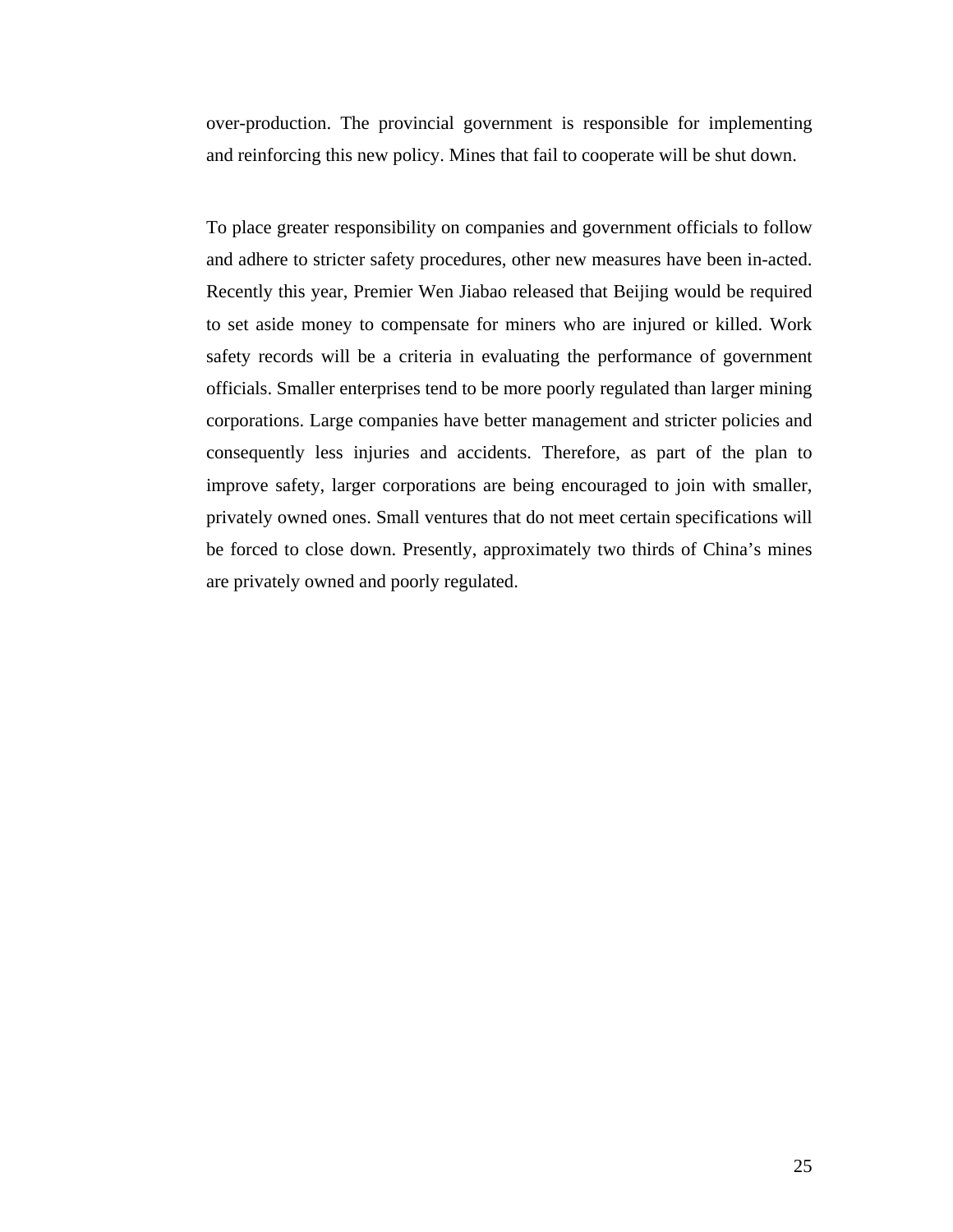## <span id="page-26-0"></span>**4.0 CONCLUSION**

What we saw in China was an industry on the verge of major changes. The mining industry is not the horror scene that many westerners believe it is, but it still has some growing up to do. We found that the mines were modern and the technology on par with the rest of the world. However, the intent of the mining companies seemed to be more focused on generating community wealth than with maximizing profit. The mines seemed to have excellent community relations. The community functioned harmoniously with the mine. The commercial and agricultural industries did not appear to be affected at all by the mine operation. The technology was the same as mines in Canada. The problems we witnessed were sub-optimal operation, over-employment, and minimal health, safety and environmental regulation.

The trip was an experience we will never forget. It was the opportunity of a lifetime and everyone involved agreed it was a huge success. After seeing the mines through our own eyes we have a better understanding of the issues that often come up when people think of Chinese mines. It will be interesting to see what the future holds for the industry. Whether the management of the mines shifts from domestic to foreign companies is yet to be seen. However, no matter what happens there is no doubt that China will be a huge influence on the worldwide mining industry.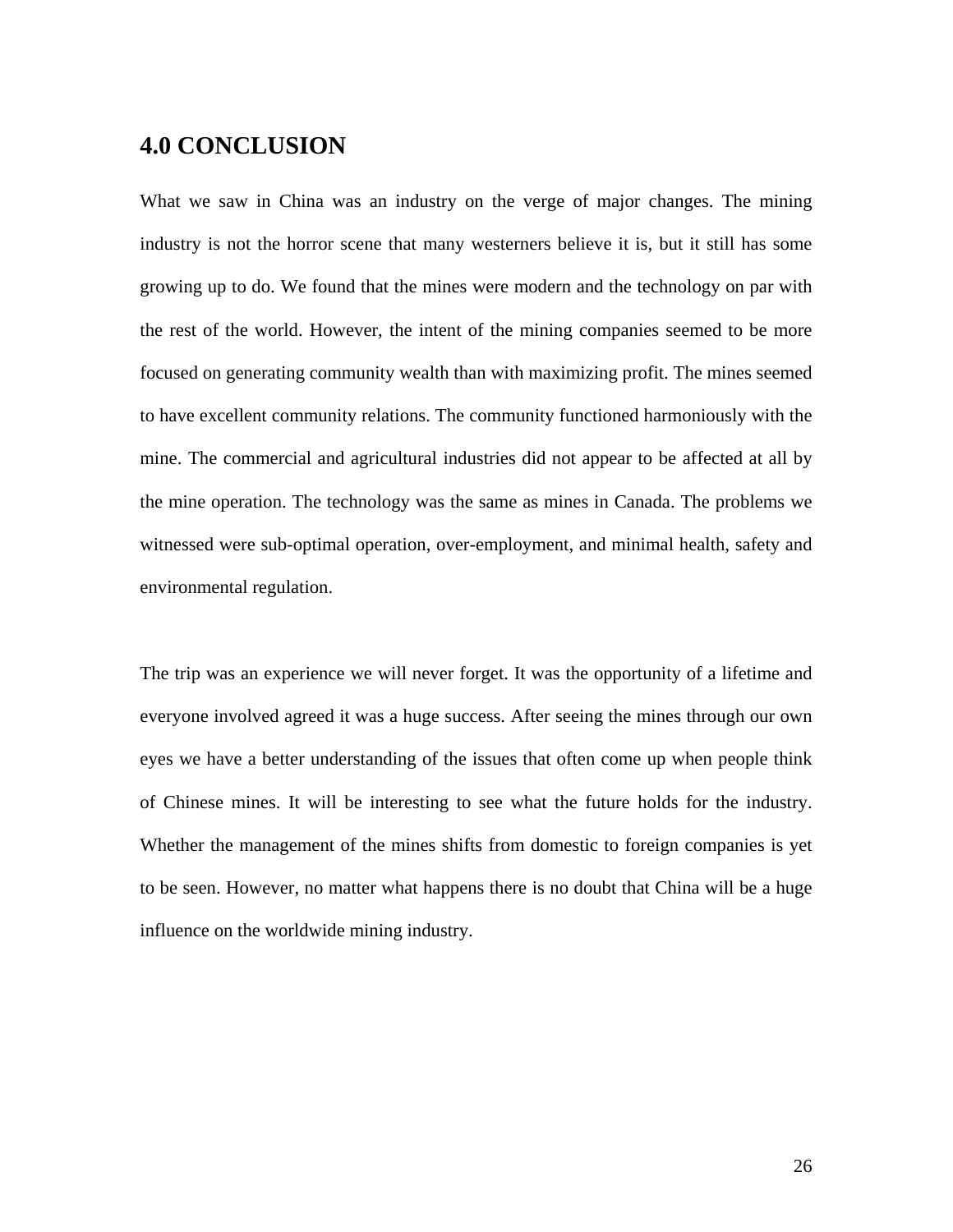## <span id="page-27-0"></span>**REFERENCES**

China's Mining Industry to Open Wider: Official. 13 October 2000. English People's Daily Online. 27 March, 2007. <http://english.people.com.cn/english/200010/13/eng20001013\_52570.html>.

China to Complete Reform of Mining Industry. 22 January 2007. China.org.cn. 27 March, 2007. <http://www.china.org.cn/english/government/196878.htm>.

Chinese Vice-Premier Elaborates on Mining Industry. 17 November, 2004. English People's Daily Online. 27 Mar. 2007. <http://english.people.com.cn/200411/17/eng20041117\_164164.html>.

Currency Exchange Rates. MSN Money Online. 27 March, 2007. <http://moneycentral.msn.com/investor/market/rates.asp>.

Efford, R. John. Mining Sector Luncheon. State Guest Hotel, Beijing. 21, September, 2004. Natural Resources Canada. 27 Mar. 2007. < http://www.nrcan.gc.ca/media/speeches/2004/200447\_e.htm>.

Enter the Dragon. 2004. FTD Magazine Online. 27 March, 2007. <http://www.ftdmag.co.nz/articles/sept\_china.htm>.

Foreign Investment. 21 April, 2006. China Daily. 27 March, 2007. <http://www.chinadaily.com.cn/bizchina/2006-04/21/content\_573585.htm>.

McLaughlin, Kathleen E. In China: Energy Needs Vs. Mine Safety. 26 January, 2006. The Christian Science Monitor. 27 March, 2007. <http://www.csmonitor.com/2006/0126/p07s02-woap.html>.